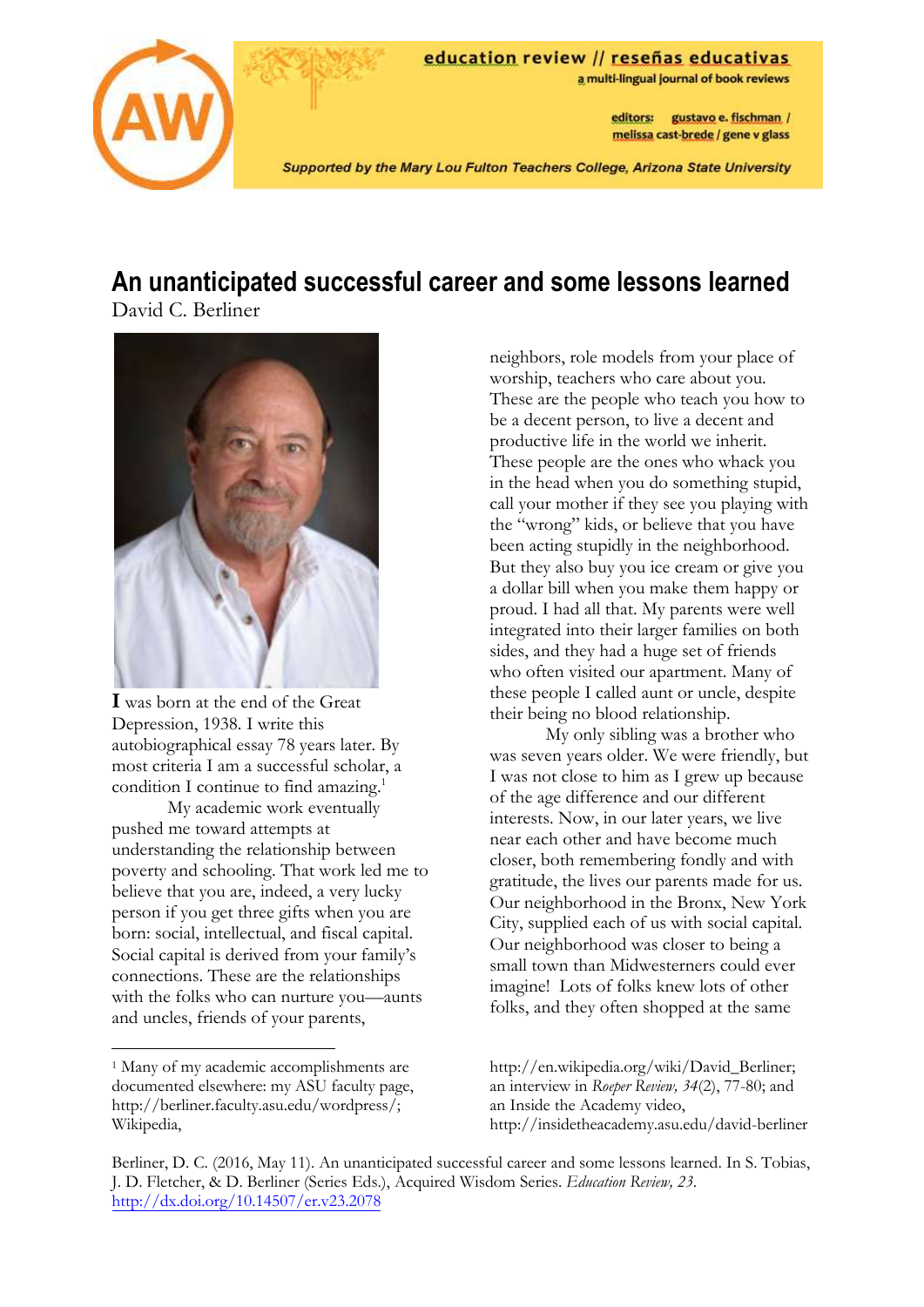small shoemaker's shop, green grocer, and butcher. And they used the same barber and beauty shops. These people all knew my family.

I grew up quite secure in a few square blocks of what I learned later was a gigantic city that intimidated people from small towns. Urban life is just different. As a youngster, like many kids, I played a game called ring-a-levio, a "tag" like game invented in New York City but played in rural and suburban areas within a highly restricted geographical area. But in my neighborhood we played it on the NY subways, over three different train stations. I had no clue until later that urban life was so different from what many other Americans experienced.

Intellectual capital is a second gift that parents can give their children, and my parents gave that to me as well. My mother had graduated high school and my father had gone through 10<sup>th</sup> grade. He toiled for more than 30 years as a low paid clerk for a drug store chain. Ultimately, through his efforts and that of hundreds of others, it became a union job. His work never paid well, but through the union he eventually had a 5-day and 40-hour work week, two weeks off with pay, and even, at retirement, a small pension.

My father was a very moral man and I inherited many of his views on labor. Corporations, with a few wonderful exceptions, often have no conscience. They stand by while their employees are maimed or killed, and have done so with impunity (e.g., coal companies, the NFL). They will cheat their customers (Volkswagen, and too many banks to even mention); and they will hold back evidence of injuring employees or customers (GM, tobacco companies, and almost all of the chemical industry, along with big agriculture). I learned that corporations do these things without regret, often subverting government oversight, and breaking unions whenever they can.

My dad read two newspapers a day—one on the subway to work, and the other on the subway returning home. Political and social issues didn't dominate family life, but they were discussed. My father was a very gentle, quiet, caring man with many friends. His station in life made him understand the importance of belonging to a union and being a part of the Democratic Party machine.

My mother was a housewife until I was about 12 years old, and then entered the labor force so the family could have a bit more income. We got the *New York Times* every Sunday, and by Tuesday or so my



David (age 13) at Bar Mitzvah, with father (Emanuel, Manny) mother (Nettie) and brother Steve.

mother had finished the crossword puzzle. She had a great vocabulary and was very quick mentally, probably with a very high IQ, had she ever been tested. She was a caring and protective mother though a bit overbearing for a young David. In more recent times, she would have been employed in some capacity other than as an unpaid housewife.

My parents were a

long way from being intellectuals, but they did take me to shows and museums, talked enough about politics and world affairs to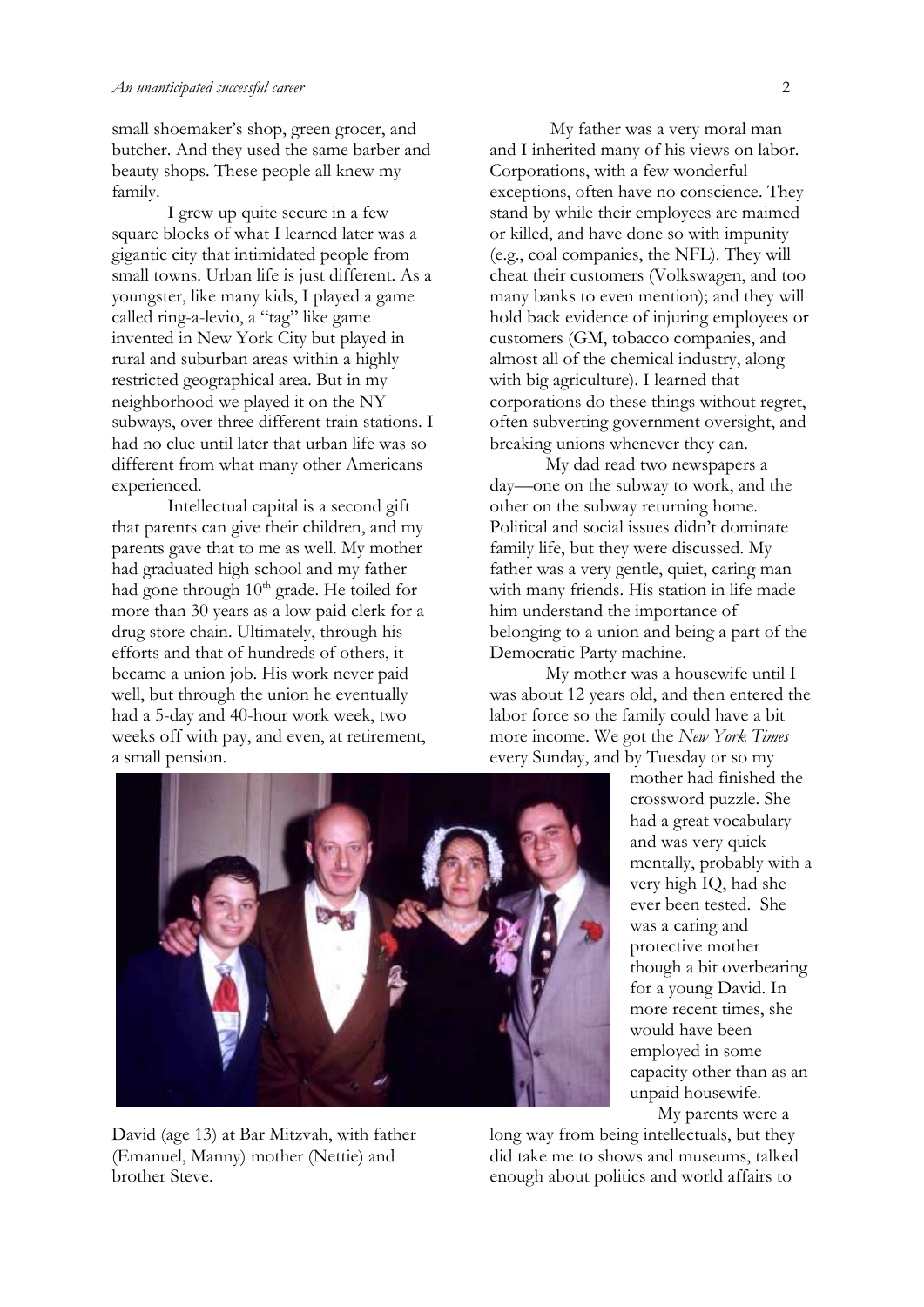#### *An unanticipated successful career* 3

make me aware of more than sports and my friends, and encouraged my reading and my questions. So I inherited some intellectual capital, as well.

The third gift a lucky child can get is fiscal capital. My parents, however, were very working class. We lived in a homogenous working class neighborhood of tenements, a world that seemed safe and protective. I did not have a clue we were poor until my adolescence. They protected me from that.

I think that it is very difficult to grow up to be a bad or unsuccessful person if, at birth, you are blessed with all three gifts: social, intellectual and fiscal capital. It is also hard to grow up to be an unsuccessful adult if you have two of those gifts, as I had. A good deal of my professional life has been directed toward understanding how schooling can help those born with *none* of these three gifts. Imagine the child of a single mother who may not have finished high school. She is likely to provide her child little in the way of social, intellectual, or fiscal capital. No gifts! Imagine an immigrant family, speaking another language, arriving in this country with a low level of education, raising children in neighborhoods that are not safe. Social, intellectual, and fiscal capital may all be missing. Again, no gifts! Success in school is not easy for children who do not inherit these particular gifts. Schooling is much easier for those with all three of these gifts. I had two.

But the lack of fiscal capital was not a problem for me. Its absence meant only that I started work at an early age and learned lessons from those experiences that were also helpful in life. I started working at 12 years old delivering prescriptions after school, for tips. In high school, after school, I delivered fur coats during the autumn all over Manhattan. I also picked them up in the spring, returning them to the ice houses in which they resided during summers. My love for New York City grew as I explored the city during deliveries and pickups. New York to me was a magical city that left me with a love for urban life.

At that age I remember frequently passing through Grand Central Station because of my deliveries and pickups. I carefully watched, and envied, the wealthy men in their grey flannel suits; and on Wednesdays, I eyed the well- dressed woman from the suburbs with their white gloves, commuting into the city for the Broadway matinees. I wanted to be like them. So I decided that I would go into advertising so I could wear those suits, marry those kinds of women, and make "big money."



David at Bar Mitzvah

I was, however, a mediocre high school student at De Witt Clinton High School, in the north Bronx. It was a high school with well-over 2,000 boys and no girls! It was, therefore, more like an animal house than you can imagine. Of course, anyone who wanted a good education there could get one. But others of us only wanted to mark time until we got through adolescence. I wanted to play basketball, talk sports, tell tales that weren't true about my experiences with girls, and just "hang out" with my friends.

My elementary school had given me a healthy self-image, despite the fact that more than once they called my mother in to inform her I was "obstreperous" or that I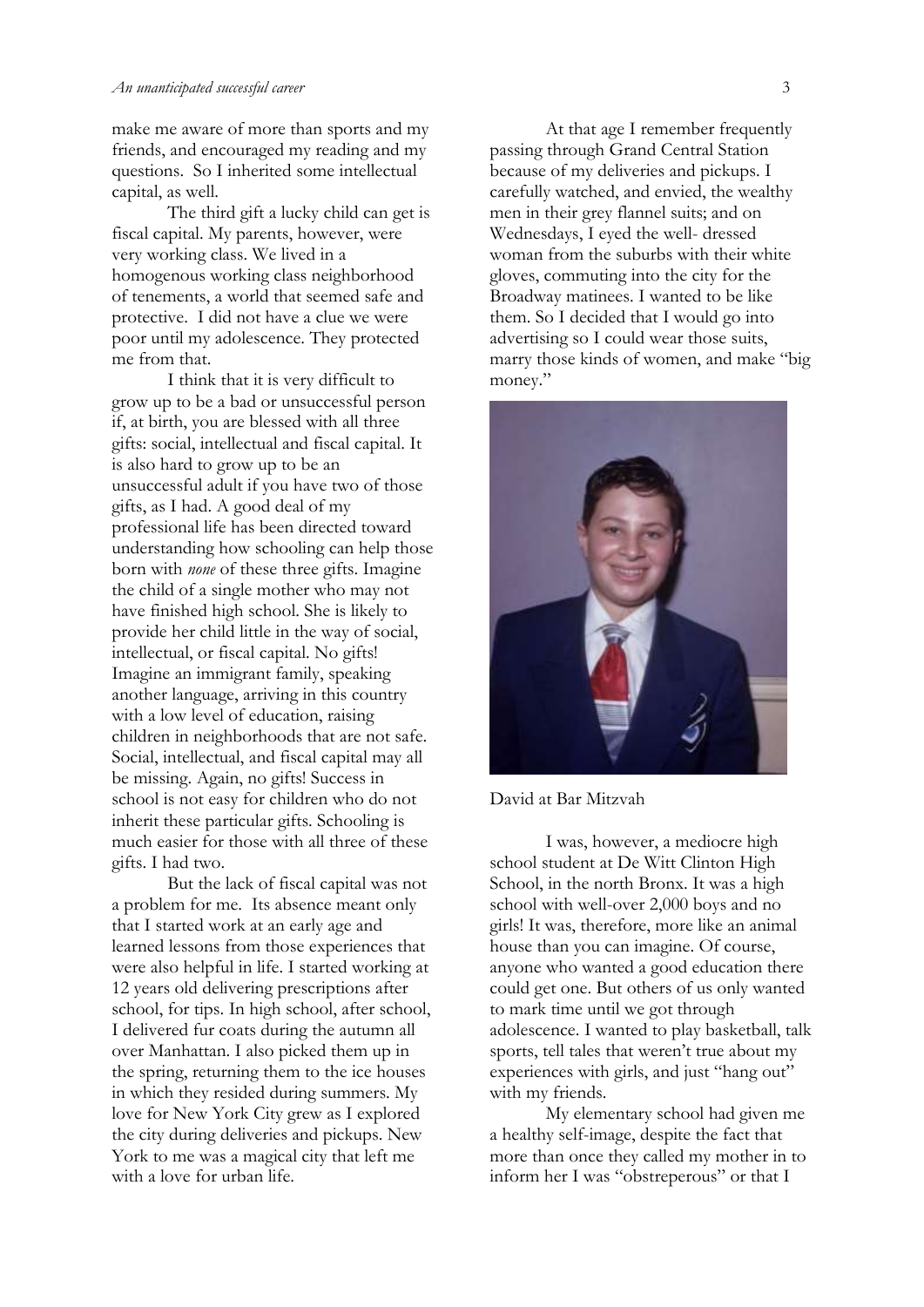"wasn't trying." But I was extremely well read, and that alone can get teachers to like you, and they often would cut me some slack. I got through grades K-9 easily, but from about the fourth grade on, I simply didn't care about school. This lack of caring was evident in high school as my best friend and I graduated exactly where we wanted to be—in the middle, as anonymous in a big school as we could be. In June of 1955, out of about 800 graduates, we graduated in ranks 399 and 400, completely ordinary, but still with "Regents' Degrees," which in New York means academic degrees.

I wasn't sure I wanted to go to college. I almost went into military service, but finally chose more schooling. My fantasies of grey flannel suited men and white gloved woman led me to the well regarded Bernard Baruch School of Business and Public Administration, part of the City Colleges of New York (CCNY, then, and independent college in the CUNY system now). The Baruch school was about a 20-story office building in downtown Manhattan. Our "campus life" took place on one floor of the building, which made it very "un-ivy." I found the business courses remarkably boring and barely survived my first year, cutting classes, dropping courses, and getting Cs and Ds in others. Two exceptions were my introductory course in psychology, which I loved, and a U.S. history course that intrigued me and won me my first college "A."

At the same time that I was mostly screwing up, my best friend was equally bored in a different branch of CCNY where he was studying economics. He too was gearing up for a career in business. So at age 18, as bored, aspiring, and enterprising young businessmen, with small loans from our fathers, we bought a business. The business was only open during summers, and we bought it in the summer of 1956. It was a bar and grill. It was part of a hotel in Woodbridge, New York, a resort town about 100 miles north of New York City, in an area known as the Borscht Belt. At that time, at age 18, you could drink alcohol in New York State, but few 18-year-olds

bought bars. That was one of five experiences that changed the direction of my professional life.

**Life Changing Experience 1**. My summer as an 18-year-old bartender brought me in touch with many older people who told me their life stories and troubles. I listened to tales of troubled marriages and work situations, I observed people making fools of themselves, and I heard fascinating tales about overcoming obstacles and achieving success and happiness. I met people whom I admired, people I felt sorry for, and people I didn't detest until after I served them two drinks. That summer I decided to switch from business, which was both boring and too easy (we made a good deal of money!), to psychology. The tales these people told fascinated me.

I now wanted to do clinical psychology and went back to school and started getting "As." Suddenly I liked my college courses. My Business Math class, in which I first got an F and then repeated and got a D, was replaced with a general studies course in calculus in which I got an A. Clearly motivation to learn, not academic ability, is among the most important of the variables teachers must understand and stimulate. I was on my way. I had a field I was interested in and switched from Business to Liberal Arts, from the Baruch School to CCNY uptown.

**Life Changing Experience 2**. A year later, as my college credits accumulated and my grades improved to A's and B's, I managed to prove to the world I was still quite a stupid young man. At age 20 I married and soon had my first child, the wonderful, smart, competent, and successful BethAnn Berliner, a senior researcher at WestEd, an educational research organization with headquarters in San Francisco. Now I was a husband and father, an aspiring clinical psychologist, and quite poor and reliant on emotional and fiscal support from working class parents and inlaws. To escape what we saw as our dependency, and with a desire to be treated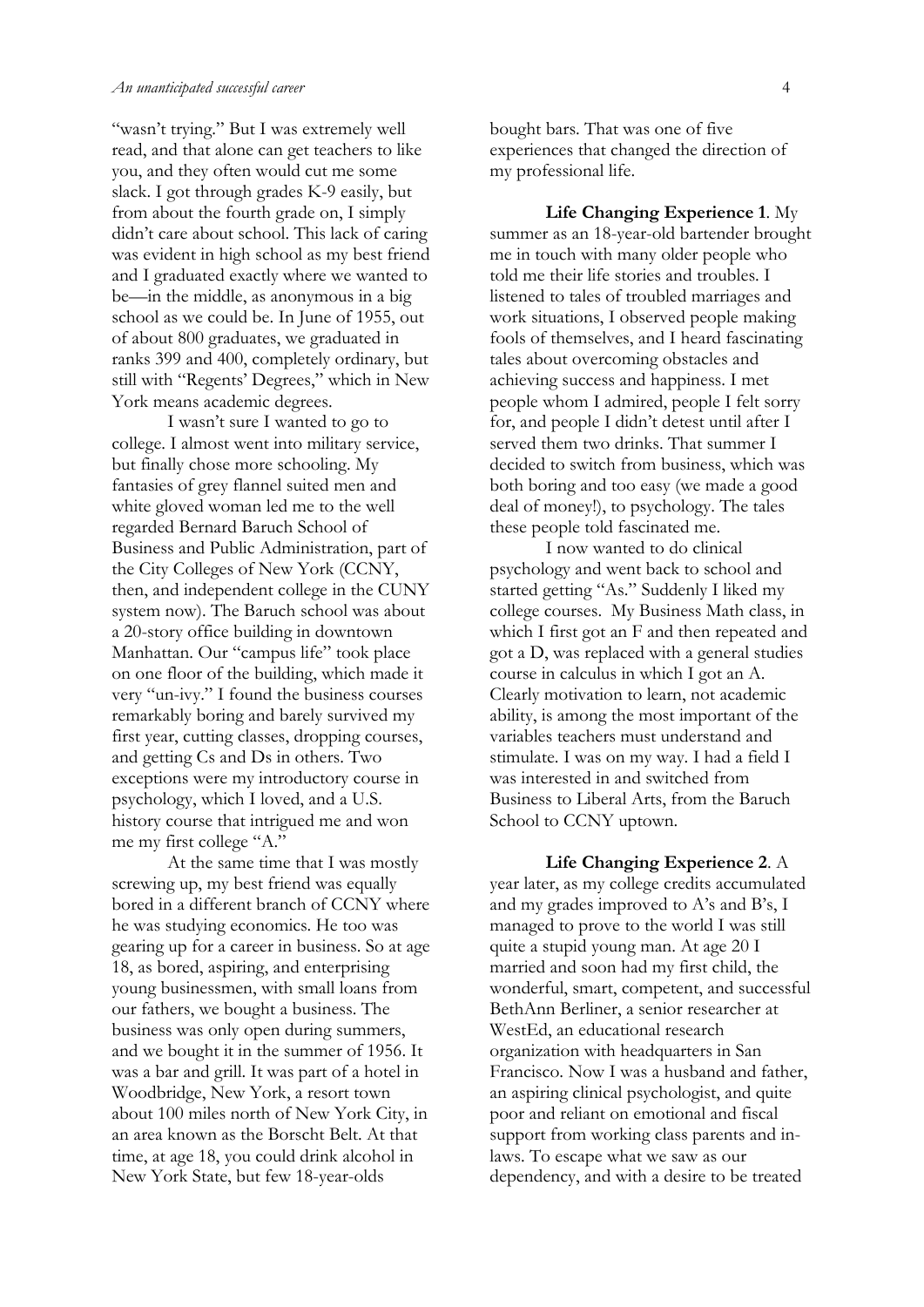as adults (though we really were not), my wife and I decided to move to California. I had fallen in love with California when I visited my brother there a few years earlier. Through a friend of my brother I was able to get a job as a printer on the swing shift at Douglas aircraft (now McDonnel-Douglas), working from about 4 p.m. in the afternoon to about midnight, five or six nights a week. This allowed me to go to UCLA, though I couldn't take more than nine units a semester because of family obligations and a full work schedule.



David's children, BethAnn and Brett Berliner

As I entered my last few semesters I was triple majored in sociology, anthropology, and psychology because all the social sciences were attractive to me. Still, I chose finally to get my bachelor's degree in psychology because it seemed the most likely of the three fields to help me get a job, and I still had a sense that clinical psychology was what I wanted to study.

However, because UCLA had no undergraduate major in clinical psych, they educated me fully in "scientific psychology," the experimental and quantitative parts of the field. Years later I realized that the broad social science background in which I was steeped was very helpful. For one, it led me to embrace qualitative methods in education

research long before some of my more rigid colleagues in educational psychology did so. I also realized, just a year later, that UCLA had brain washed me, as I describe, below.

Among the instructors who impressed me at UCLA was a young Richard (Dick) Atkinson, soon to become one of the most distinguished psychologists, social scientists, and academic administrators in the country. And I loved a course in social psychology from a summeronly visiting professor to UCLA. He too impressed me deeply. That was Donald Campbell, later also to become one of the

> most distinguished philosophers and methodologists in the social sciences.

 My son was born around this time, the wonderful, smart, competent, and successful Brett Alan Berliner, now Associate Professor of History at Morgan State University in Baltimore. But because I had to work to support my wife and two children, I could only continue my clinical training part time, and chose Los Angeles State College (LASC,

but now, California State University, Los Angeles) for my master's degree. In my first semester there I secured an internship and helped counsel a couple as a way to develop my clinical skills. Simultaneously, I took a course on the psychoanalytic theory of the neurosis. I was finally doing what I wanted to do.

But then a problem arose. When counseling the couple I cried with them at every session, felt I had nothing to offer, and was drained by the 50 minutes of heartbreaking emotional labor. And in the middle of the clinical course I asked my professor if it was possible that the therapists we were reading about were crazier than the patients they were treating. I thought that the therapists in these case studies were offering bizarre and unscientific rationales for the behavior that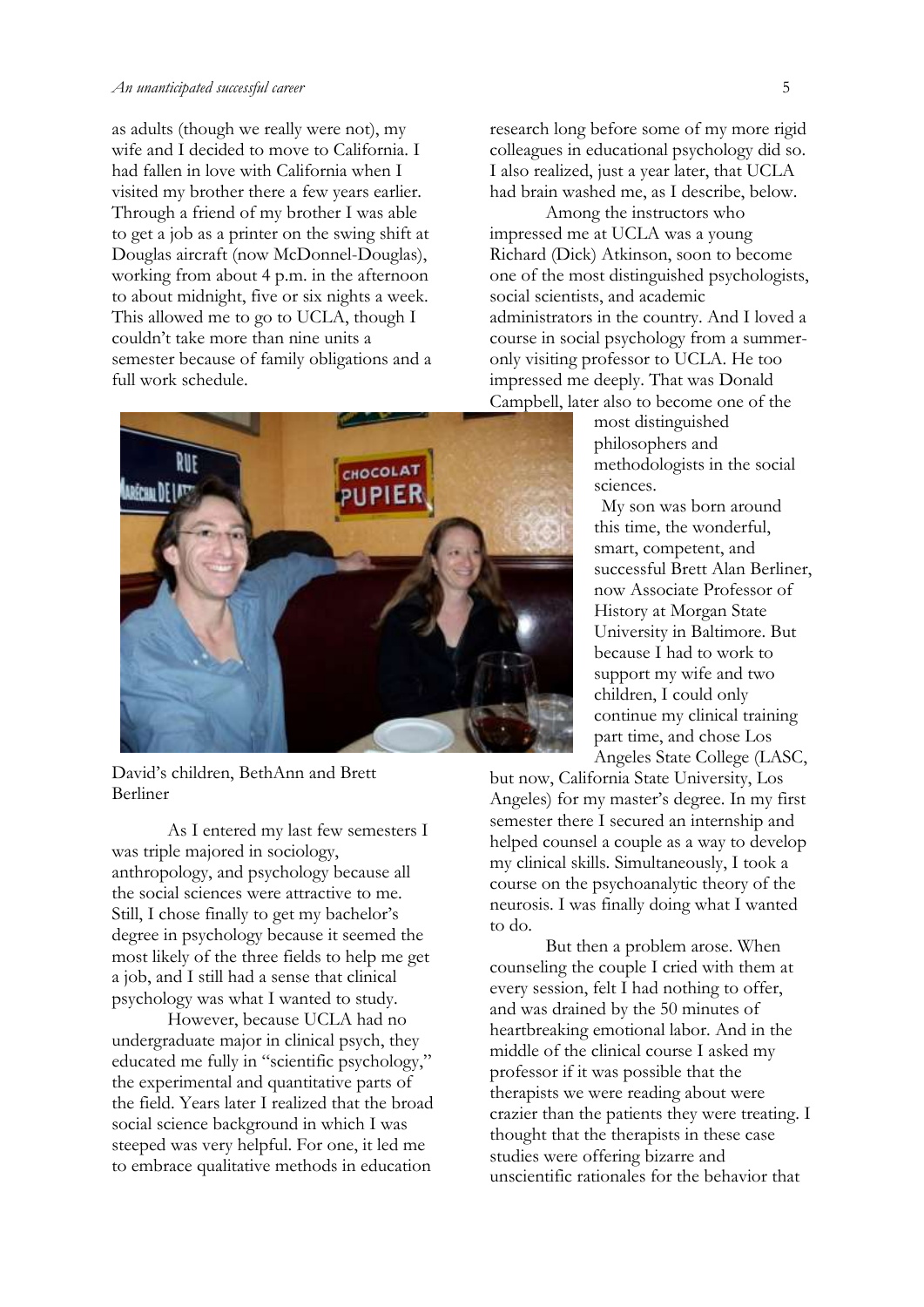they observed. UCLA had, indeed, brainwashed me.

The professor, a true believer, literally threw me out of class! I discovered that I was an experimental psychologist, not a clinical psychologist at all. I liked the science of psychology, particularly learning theory, experimental design, and statistical inference. I did not like what I took to be the "loose thinking" and the inevitable emotional drain I believed characterized clinical psychology.

Fortunately, that semester, I had another course that taught experimental design, with Herbert Moskowitz, a researcher at the medical school at UCLA. I liked and admired him, enjoyed the course he taught, and asked him to help me become an experimental psychologist. He was a wonderful scientist as well as a kind man, who took me into his laboratory at UCLA where I studied the effects of alcohol on rats. He was well known in this field, and eventually the blood level alcohol rates used by police and courts to assess drunk driving were based on his research.

What fun I had. I served a wonderful apprenticeship among real scientists. And I even had a white lab coat with which to wander the UCLA brain research center as if I were a genuine scientist or physician, instead of a lowly research assistant. I learned a lot about experimental psychology, randomized trials, and the problems inherent in trying to attain objectivity in research, even with rats, some of which were a lot more loveable than others! That work led me to be quite skeptical of all scientific findings that have

1

not been replicated by a different team of researchers.

In January, 1963, my master's in psychology was awarded from LASC. I soon found that Douglas Aircraft would hire me back, not as a printer, but as a human factors engineer. Those were experimental psychologists interested in the man-machine interface, its problems and affordances. I finally had a real professional job, and it even paid well! I worked on the Saturn 5 rocket that eventually got the US to the moon. I authored my first professional paper for the company and I was allowed to present it at my first conference, where I learned something about the norms of the research community.<sup>2</sup>

My work for Douglas Aircraft was appreciated by the team leader of a subcontractor on our project, an employee of the American Institutes for Research (AIR). They made me an even better offer, and I joined AIR. They sent me off to Dallas, Texas, where I worked on human factors projects for Texas Instrument Company and published a series of short technical reports that were all classified<sup>3</sup>. AIR ultimately shipped me to their (then) newly opened Palo Alto office where I continued to work on human factors projects, and got my first taste of education research, in a project designed to improve Naval training systems through the use of simulators. I had a kind and knowledgeable boss, David Angell, and with him and another colleague, published a paper that was a unique cognitive perspective on simulation training.<sup>4</sup>This 1964 paper, one of my first, went on to become a classic in the energy transmission field, a standard

<sup>2</sup> Steinberg, A., & Berliner, D. C. (1963, October). *Human error: Identification of causes*. Engineering Paper No. 1747. Paper presented at the meetings of the Human Factors Society, Palo Alto, CA. Santa Monica, CA: Douglas Aircraft Co., Missile and Space Systems Division.

<sup>3</sup> These reports had such titles as: Berliner, D. C., & Fazio, J. L. (1963). *Qualitative and quantitative personnel requirements for infrared detecting set AN/AAS-18 (Unclassified title).* Los Angeles:

American Institutes for Research. AIR-D48- 4/63-TR(l). CONFIDENTIAL. (Texas Instruments Apparatus Division Report No. C12-67801-12). If I revealed their contents to you we might both be jailed! <sup>4</sup> Berliner, D. C., Angell, D., & Shearer, J. W. (1964, August). *Behaviors, measures, and instruments for performance evaluation in simulated environments*. Proceedings, symposium on the Quantification of Human Performance. Albuquerque, NM.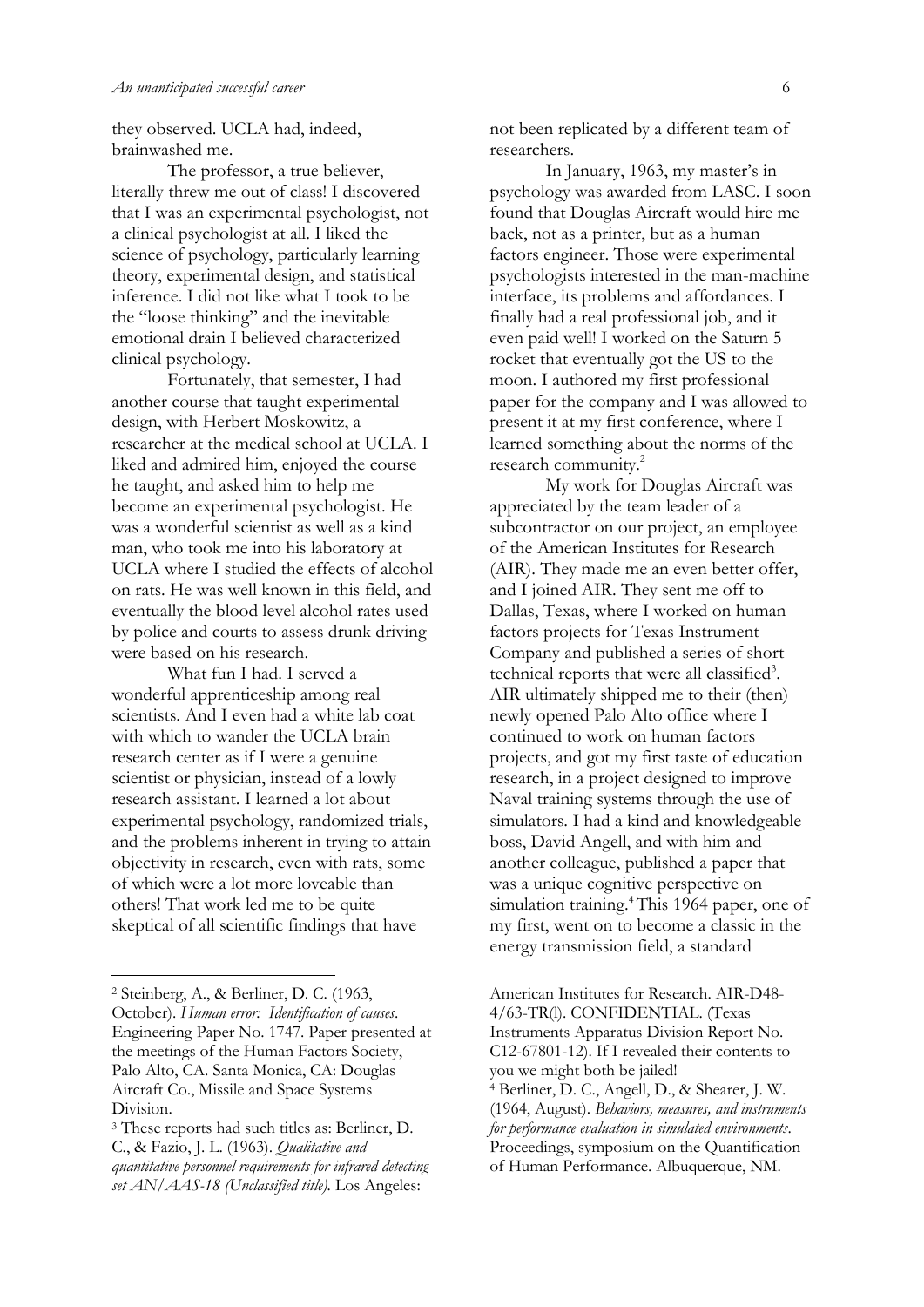reference for those who do task analysis, and even now is still cited frequently in books and articles on human factors.

At the time I didn't know how well cited that paper was to become, but I became aware that I was being noticed. I began to feel I had something to offer my field of psychology. It was about then that I realized that I would never lead my own projects in organizations like AIR if I didn't have a doctorate. So, I applied for doctoral training in experimental psychology at the two closest universities, UC Berkeley and Stanford. AIR provided me good references, I was already "published" a little, and at AIR I had met with such luminaries in psychology, education, and the world of training, as Robert Glaser, Robert Gagne, and John Flanagan. Therefore, I thought, I was a good candidate for doctoral studies.

Berkeley accepted me, but Stanford did not. However, my third life changing experience occurred at this time.

**Life Changing Experience 3.** Although the psychology department at Stanford rejected me for experimental psychology, they had noticed on my brief vita that I had done some training and education research. As a courtesy, they sent my application papers over to the educational psychology department in the Graduate School of Education. The head of that group, later to become the dean, was Arthur (Art) Coladarci. He told me years later that before tossing my papers away he noticed that a reference of mine, my AIR supervisor, was an old friend that he had not heard from in a long time. On a whim he called my reference, and in that casual conversation my reference said that I was a nice and bright "kid" (25 years old and with two children!), and that Stanford should admit me. Coladarci did so. So I was

Hang out with smart people.... smart friends and teachers really

do raise your game.

admitted to Stanford's School of Education without ever applying to it.

I quickly looked up what the heck educational psychology was, interviewed with Coladarci, walked the beautiful campus, and thought, how can I go wrong! In the four years at Stanford my life changed. It was, and probably still is, a life changing institution. It did for me what the university experience is supposed to do: it changed me. I have written about this, an homage to powerful environments for learning.<sup>5</sup>

Of course it is the people within those environments that primarily shape us. At the start of my first semester at Stanford I was hired as a research assistant for the "new math" research team. Included in that group were education scholars such as its director, Ed Begle, and two research assistants who went on to leadership roles in

> mathematics education: Jeremy Kilpatrick and Jimmie Wilson. I became very close friends with my boss, the creative and unusual scholar Leonard

Cahen. While I worked for him at Stanford, eventually he worked for me at the Far West Laboratory. For a long time he was my closest friend, and like many others, died too young. At Stanford I also took course work with Albert Bandura, Ernest (Jack) Hilgard, Quinn McNemar and studied with and was research assistant to Lee J. Cronbach, one of the two most influential people in my professional career. Many of these scholars were APA presidents.

At Stanford I met and studied with the second person who most influenced my professional career: N. L. Gage. He was my mentor, colleague, and avuncular dear friend. I also studied with Dick Atkinson (mentioned above) and his co-developer of computer programs for learning, Patrick Suppes. Their versions of computer-assisted instruction were a marvel in those "ancient" times. Both Suppes and Gage served as

<sup>5</sup> Berliner, D. C. (2008). A Culture and its Representatives. In F. Pajares and T. Urdan (Eds.), *Adolescence and education, Volume 6. Making* 

*a Teacher Eternal: Scholars Describe the Teacher Who Made a Difference* (pp. 195-203). Charlotte, NC: Information Age Publishers.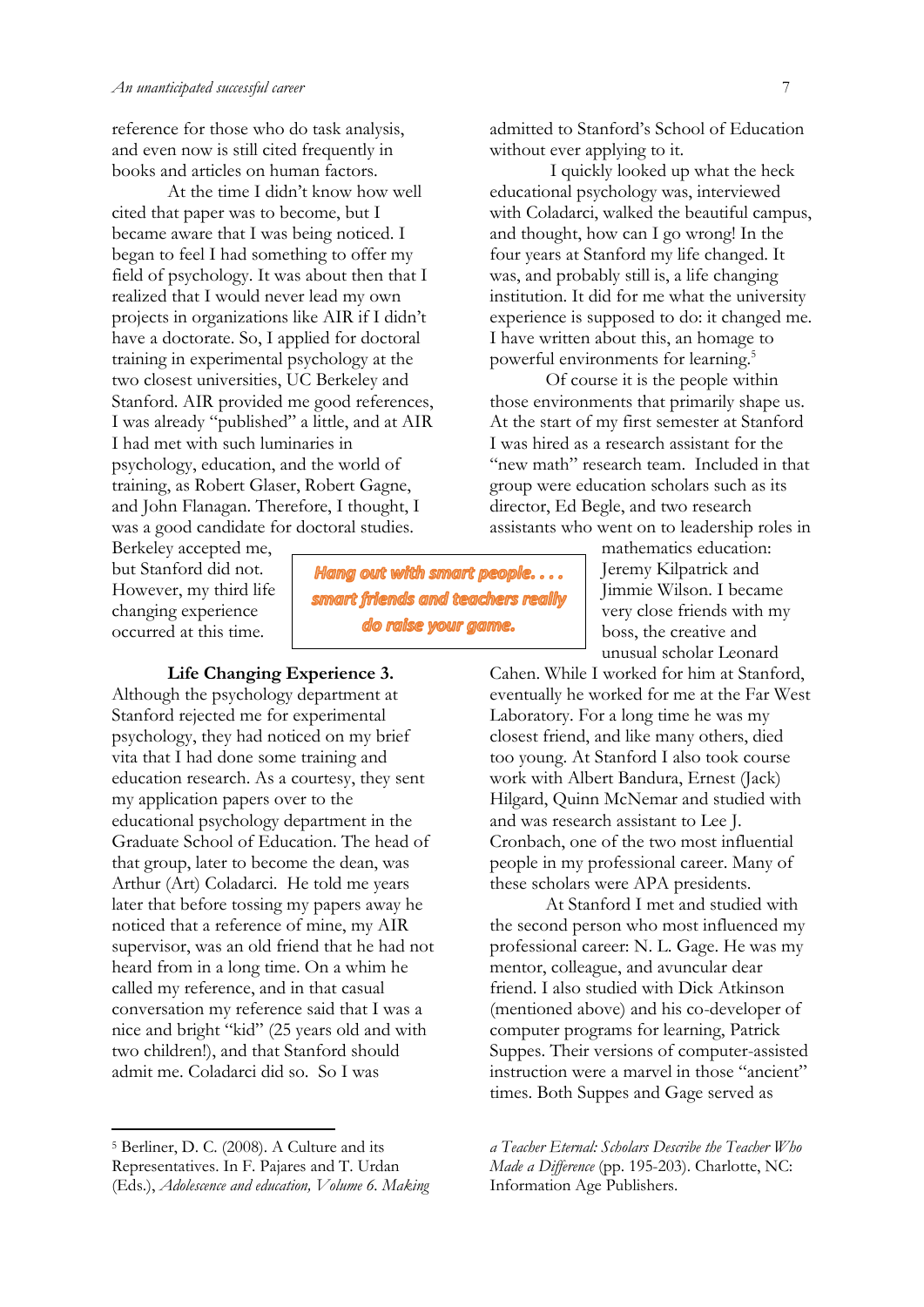presidents of the American Educational Research Association (AERA), as did Elliot Eisner, whom I knew at Stanford and was influenced by, but did not study with.

I met and was influenced by, but did not study with, Ralph Tyler. And I worked with an influential, energetic, highly creative educator, and the father of microteaching, Dwight Allen. Dwight was very kind to me. I worked on some microteaching studies with Dwight and my educational psychology advisor, Fredrick McDonald, and I published on this topic.<sup>6</sup>That work developed in me a commitment to the study of teaching, a theme still prevalent in all my work. My enduring friendship with Barak Rosenshine, a leading scholar of research on teaching started at that time. For almost 50 years now, through emails sent a few times each week, we have argued about research on teaching. The superb psychologist Richard Snow, who passed away too young, was another source of influence on me, and he too became a dear and influential friend.

I also studied with the father of contemporary educational anthropology, George Spindler, and the learning theorists William Estes and Gordon Bower. The latter was advisor to at least two others who are writing for this series, Alan Lesgold and Robert Sternberg (whom I taught educational psychology, using a trial edition of Gage and Berliner<sup>7</sup>).

I am amazed that with such ordinary beginnings I ended up with such a superb pedigree. I was educated by many of the greatest psychologists and educators of their times. It came about by chance, but there is nothing quite like studying with, and getting to know, productive senior members of your profession. They all had earned their reputations and leadership positions for a reason. And that reason is often obvious after only a meeting or two, or a class or

<sup>6</sup> Berliner, D. C. (1969). *Microteaching and the technical skills approach to teacher training.* Technical Report No. 8. Stanford, CA: Stanford University, Center for Research and Development in Teaching, School of Education.

1

two. I will comment more on this in the last section, on lessons learned.

*The Post PhD Years*. I left Stanford in the summer of 1968 for the University of Massachusetts at Amherst, having been wooed by their new dean, Dwight Allen, whom I had worked for at Stanford. The free speech movement had started earlier, up the road at Berkeley. The Democratic national convention in Chicago was the scene of a police riot as I moved my family across the country. Campuses everywhere were in turmoil; Viet Nam war protests and youthful rebellion in music and in sexual behavior were common in these times.

The newly formed College of Education at UMass reflected the times. It was a very unusual place, tolerating many unique students who advocated unusual positions on seemingly any topic that could be named. It was a most amazing time in campus life and in American history! Like so many of my generation, I remember the campus protests of those years, marching with my family to end the Viet Nam war, and I can never forget the Kent State shootings of unarmed protesting students. It was a serious (though sometimes joyous) time, as students and faculty across the nation took down a sitting president (Lyndon Johnson) and would not quiet down.

University life was noticeably changing. Although their numbers were not yet large, it was quite evident that we had many more black and Hispanic students in our program than previously. And women were a growing proportion of our doctoral students and were becoming leaders in campus politics among the students and in academic units throughout the campus. Evidence of a changing American culture was everywhere; but with a wife, and two children, and hardly any income, I was only an observer of this phenomenon until I

<sup>7</sup> Gage, N. L., & Berliner, D. C. (1975).

*Educational psychology.* Chicago: Rand McNally. This was the first of six editions.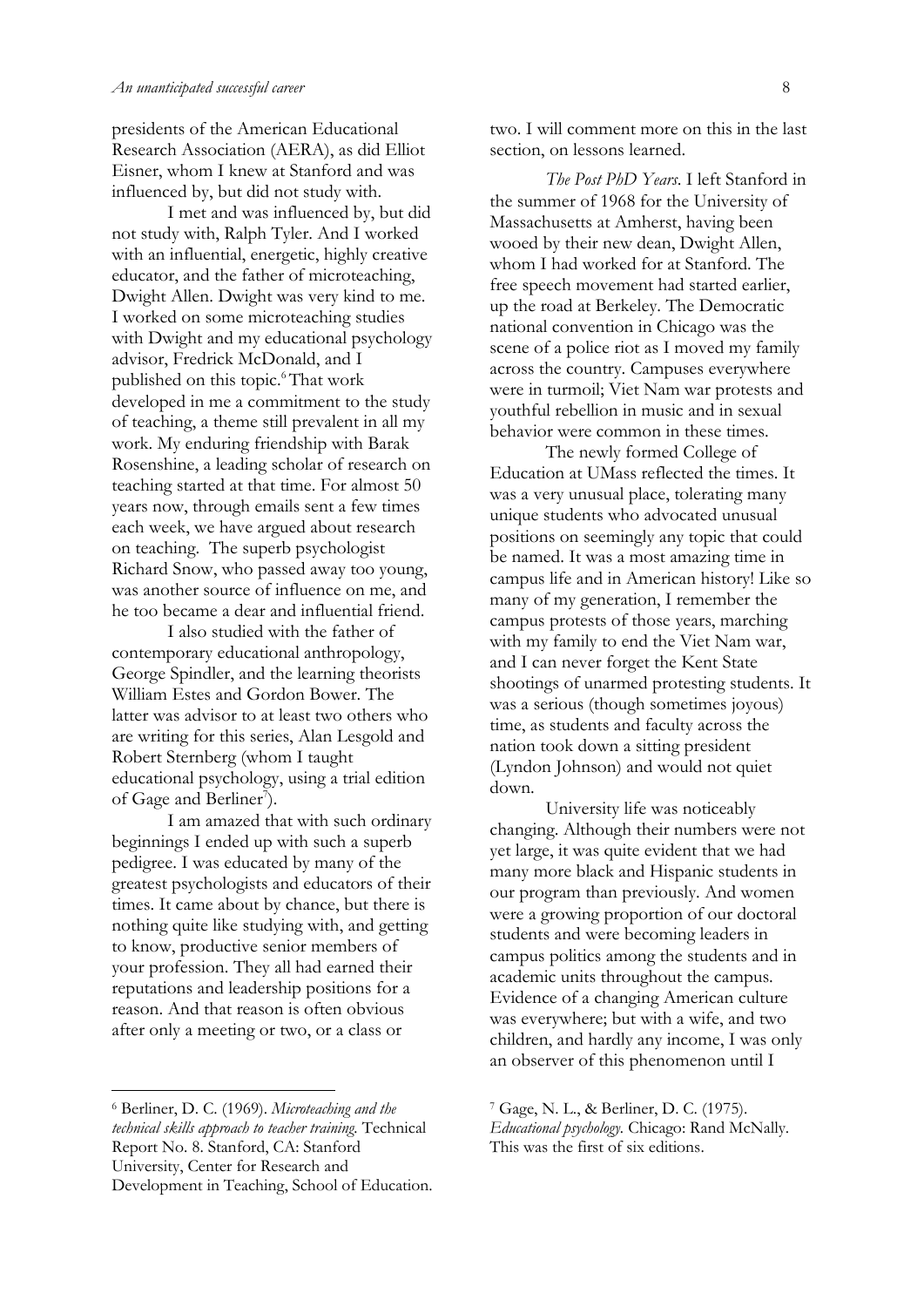received my degree. My first forays into political activism began at UMass, during my first academic position, and during those tumultuous times.

Upon arrival at UMass, I was promptly named head of the department of educational psychology and research methods, approximately 15 days after I had obtained my own doctorate! Although knowing nothing about administration I worked hard to establish our new center. And UMass, in the years since, had quite a few distinguished educational researchers associated with it, one of whom, Ron Hambleton, I hired during my brief time there. I published a few things while there, including the only statistical computer program I ever wrote.<sup>8</sup> I needed that program to analyze a unique set of data from my dissertation which was concerned with Aptitude-Treatment-Interaction, ATI, a style of research intellectually associated with Cronbach and Snow.<sup>9</sup> I admired this approach to research, as did Sigmund Tobias, among others. He is one of the other editors of this series. We have been friends and colleagues for many years.

ATI aficionados met as a SIG, a Special Interest Group concerned with ATIs at the meetings of AERA, and at Division 15 meetings, the Educational Psychology Division of the American Psychological Association (APA). I built wonderful friendships with others interested in ATIs, and somehow I ended up president of the SIG, and that started my becoming more active in AERA.

New England, however, did not agree with my family, who longed to return to California. And I was not happy there either. Although brought up in New York City, my first and only arrest was in Amherst. We were leaders of a rent strike against a mean and powerful landlord. After all, it was the 60s! But he really was mean

and powerful and that resulted in our getting arrested and evicted. Bucolic New England, "quaint small town life," was actually quite trying. And so, California beckoned once again.

As I inquired about job possibilities I was offered a chance to work for a small research organization in Berkeley, called the Far West Laboratory for Educational Research and Development (FWL, now called WestEd and headquartered in San Francisco. It now employs about 500 people). A few years earlier, FWL had been established by the federal government, along with about 10 other laboratories, to help transform education research into the kinds of practical educational products and programs that could be used by teachers and administrators.

In the beginning, I worked on the design of "protocol" materials, video and film instantiations of important teaching concepts. Instead of just reading about the concepts that made up a teacher education program, such as "corrective feedback," or "gender bias in questioning," or "using student ideas," or "questioning at higher levels of the Bloom taxonomy," we videotaped or filmed teachers practicing these concepts in natural classrooms. We built training materials out of these "captured" moments, these instantiations of the concepts we tried to illustrate. We had hoped that teacher education institutions would use them. Great idea. Good work was done. But it never caught on, and protocol material is now lost to history.

The project was jointly administered with Stanford and so I had two supervisors. One was N. L. Gage, "Nate," of Stanford. The other and more immediate supervisor was the talented, helpful, and humorous psychologist Walter Borg, whose work in training research and on applying

<sup>8</sup> Dowaliby, F. J., & Berliner, D. C. (1971). ANALATI: A computer program for the application of the Johnson Neyman technique in the case of one predictor and one criterion variable. Technical Report No. 15. Amherst,

MA: University of Massachusetts, School of Education, Center for Educational Research. <sup>9</sup> Cronbach, L. J., & Snow, R. (1977). *Aptitudes and Instructional Methods: A Handbook for Research on Interactions*. New York: Irvington.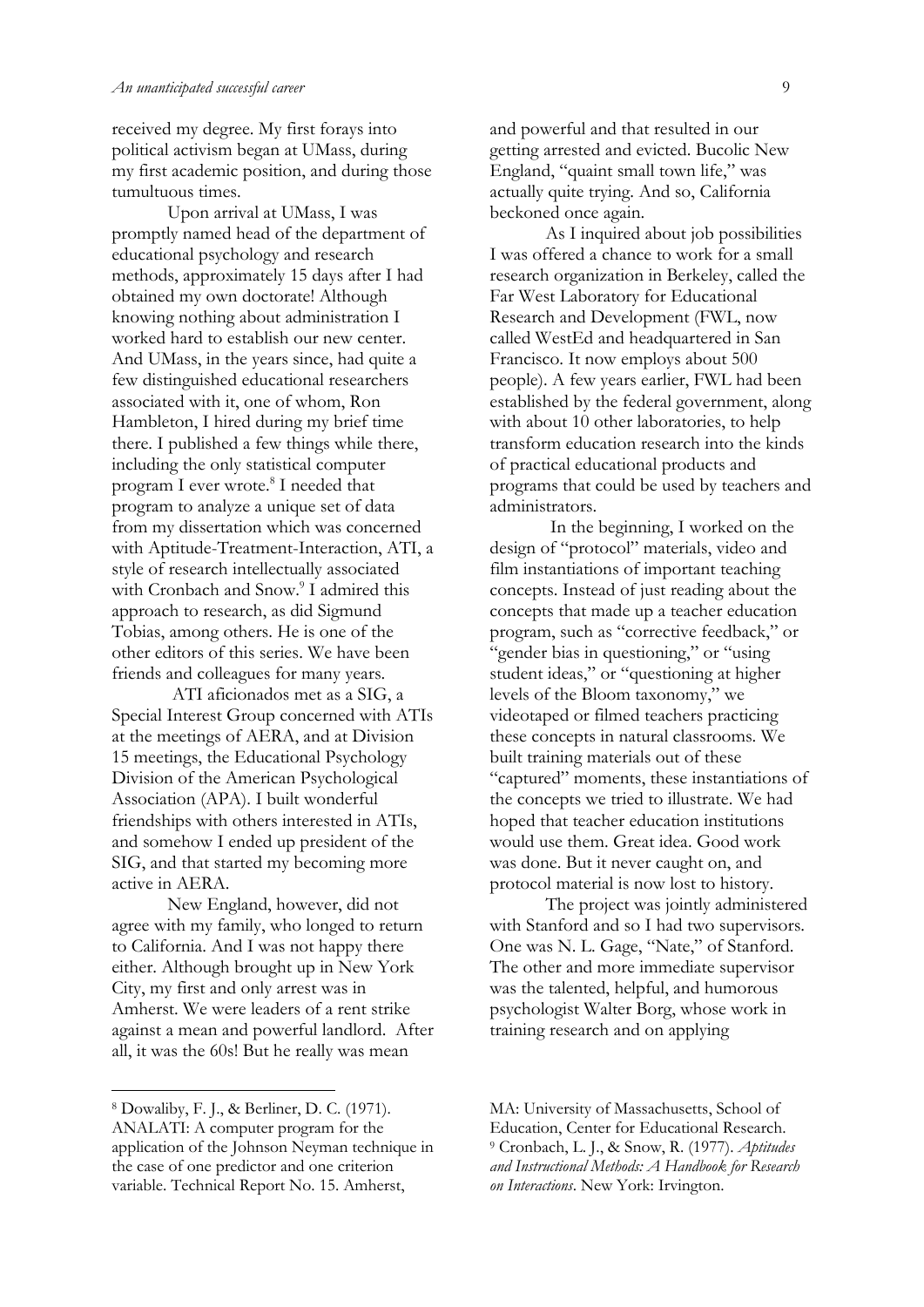psychology and measurement to education is still influencing our field.<sup>10</sup>

By a quirk of fate, one of my research assistants on that project was a graduate student in linguistics at Stanford, who didn't know much about education at all. But our work was tied to linguistics in that every filmed protocol was an instantiation of a complex educational or psychological linguistic concept, and that was the natural domain of linguists, not educational psychologists. So I asked that research assistant, James Gee, to help me write about these issues. He did, and I was stunned by the quality of his contribution. Jim became the first author of a book length manuscript that came out of that project.<sup>11</sup> Today he is internationally recognized as a scholar in linguistics, and more recently recognized for his work in learning games. He is now, as well, my colleague at Arizona State University.

The head of this project at the national level was also a philosopher, curriculum theorist, and teacher educator of great repute: B. Othanel Smith. He was among the best of his generation, a man of great wisdom and charm whom I grew quite close to as he did to me. I continued my work at FWL for another few years, publishing regularly and also eventually being named director of research there. While in that role I won a large multi-year grant with the peculiar title "The Beginning Teacher Evaluation Project" (BTES). For a number of years we studied how teachers used classroom time, and we invented an unusual, and I think remarkable concept,

1

ALT, Academic Learning Time.<sup>12</sup> My work on this project resulted in more publications and presentations, and greater national visibility in both AERA and APA. My international work also expanded at this time.

# ... find a colleague and do a book, a chapter, or an article with them.

**Life changing experience number 4.** I had been offered the job at FWL through N. L. Gage, who jointly administered the protocol project through the Stanford Center for Research and Development in Teaching, where I had been a research assistant during my doctoral program. But along with the job, Nate offered me the chance of a lifetime: to coauthor with him a text on educational psychology. In 1963, just before I arrived at Stanford, the first *Handbook of Research on Teaching* was published. Nate had edited that volume, and it was an intellectually rigorous founding document for the field of research on teaching. The publisher offered him a contract to do an educational psychology text as a follow-up, but he made no headway on his own. Like me, he liked to write with others. Working alone for four years failed to produce very much.

Nate then asked his friend, Philip Jackson of the University of Chicago to join him in this endeavor. But Phil was working on his ground-breaking book *Life in Classrooms* (1968). That was a unique book in our field, more anthropological than psychological. That work soured Phil on

<sup>12</sup> Berliner, D. C. (1990). What's all the fuss about instructional time? In M. Ben Peretz and R. Bromme (Eds.), *The nature of time in schools* (pp. 3-35). New York: Teachers College Press. See also Berliner, D. C., Filby, N. N., Marliave, R., Cahen, L. S., & Dishaw, M. M. (1980). Teaching Behaviors, Academic Learning Time, and Student Achievement: An Overview. In C. Denham & A. Lieberman (Eds.), *Time To Learn* (pp. 7-32). Washington, D.C.: National Institute of Education. And also Fisher, C. W., & Berliner, D. C., (Eds.). (1985). P*erspectives on Instructional Time*. New York: Longman.

<sup>10</sup> See Gall, M. D. (1991). In Memoriam: Walter R. Borg. *The Journal of Experimental Education*, *59*(2), 107-109. And Borg, W. *Educational Research: An Introduction.* (2007). Boston, MA: Pearson/Allyn and Bacon. This book is now its eighth edition and kept up-to-date by Meredith and Joyce Gall, also connected with Far West Laboratory in its early days.

<sup>11</sup> Gee, J., & Berliner, D. C. (1971). Protocols: A new dimension in teacher education. Final report for Contract No. OEC-0-71-0266. Washington, D. C.: U.S. Office of Education, Department of Health, Education, and Welfare.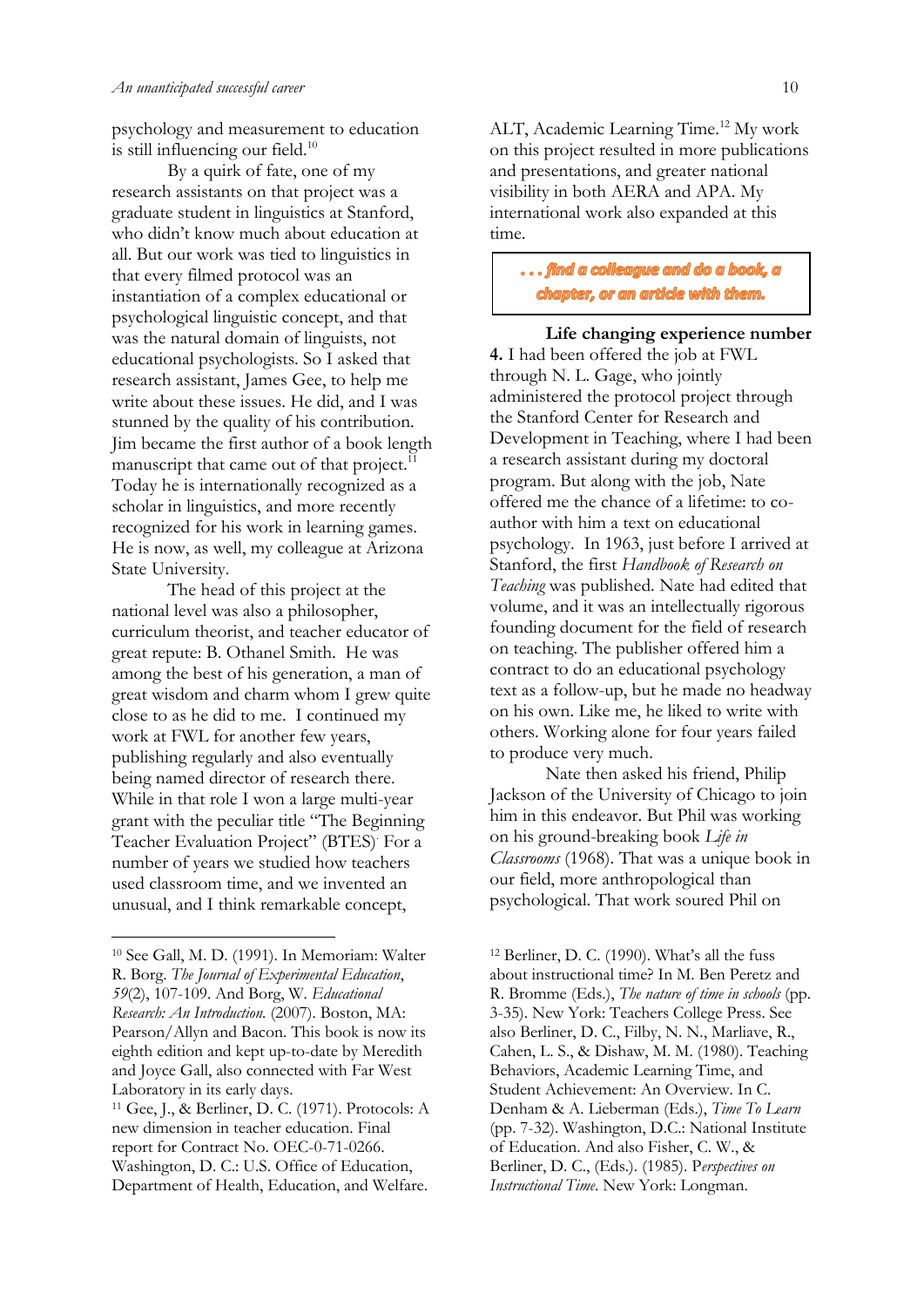what he saw as a traditional and irrelevant psychology of education. So he turned Nate down. Nate then turned to a relatively new faculty member whom we all regarded as superbly gifted, Richard Snow. Dick told Nate that he was really an industrial psychologist who wandered into education because of his work on ATI. He didn't feel that he knew the field well enough to do an educational psychology text.

Thank you Phil and Dick! My chance came next. Dick reminded Nate that I had recently graduated, been a top flight student, knew the field well, wanted to come back to California, and that I might be a good co-author. I had received a top grade and personal praise from Nate when I had taken his social psychology of education course, and I had worked in the R and D Center that he helped administer. So he knew me and soon invited me to head the new project Stanford and FWL were administering on protocols, and to also join him in writing the textbook. I then left New England, happy to have new opportunities.

Although working at FWL, I took almost every Friday and Saturday off from

1970 to 1975 to write with, chat with, laugh with and share life with Nate. In 1975, we published the first edition of Gage and Berliner's *Educational Psychology*, through Rand McNally publishing. The book was successful, subsequently bought by Houghton-Mifflin, and it eventually went through six editions. It sold well all over the world but was particularly a hit in Germany. Our book allowed Gage and me the chance to influence a whole generation of educational

psychologists worldwide. Among the innovations we were most proud of was that for the first time in an educational psychology text there were explicit chapters

on the psychology of teaching, the field that Gage was acknowledged to be the father of, and the field in which I was developing my own career. Gage, as mentor was an extraordinary scholar, and he and his wife Maggie were beloved friends.<sup>13</sup>

As we wrote the book, I continued my work at FWL, and with a number of other researchers who conducted research on teaching, including Gage, we began informal meetings on that topic. Among the researchers I remember at the early meetings were Jere Brophy, Tom Good, Barak Rosenshine, Lee Shulman, and many of Nate's students, almost all of whom went on to their own distinguished careers. Those of us who were defining the research agendas for the field of research on teaching met for a number of years under the title "The Invisible College." This was a term coined by the sociologist of science Robert Merton to describe a group of scientists who meet because of their mutual interests in an emerging field, as research on teaching was. Life-long friends were made there. There was support by everyone for the work each of us was doing. At these meetings, and at



Lee Shulman, Rich Shavelson and Gary Fenstermacher, celebrating David's 65th birthday in Cabo

D. Schunk (Eds.), *Educational psychology: A century of contributions* (pp. 391-408). Mahwah, NJ: Lawrence Erlbaum.

<sup>13</sup> Berliner, D. C. (2003). Toiling in Pasteur's Quadrant: The Contributions of N. L. Gage to Educational Psychology. In B. Zimmerman &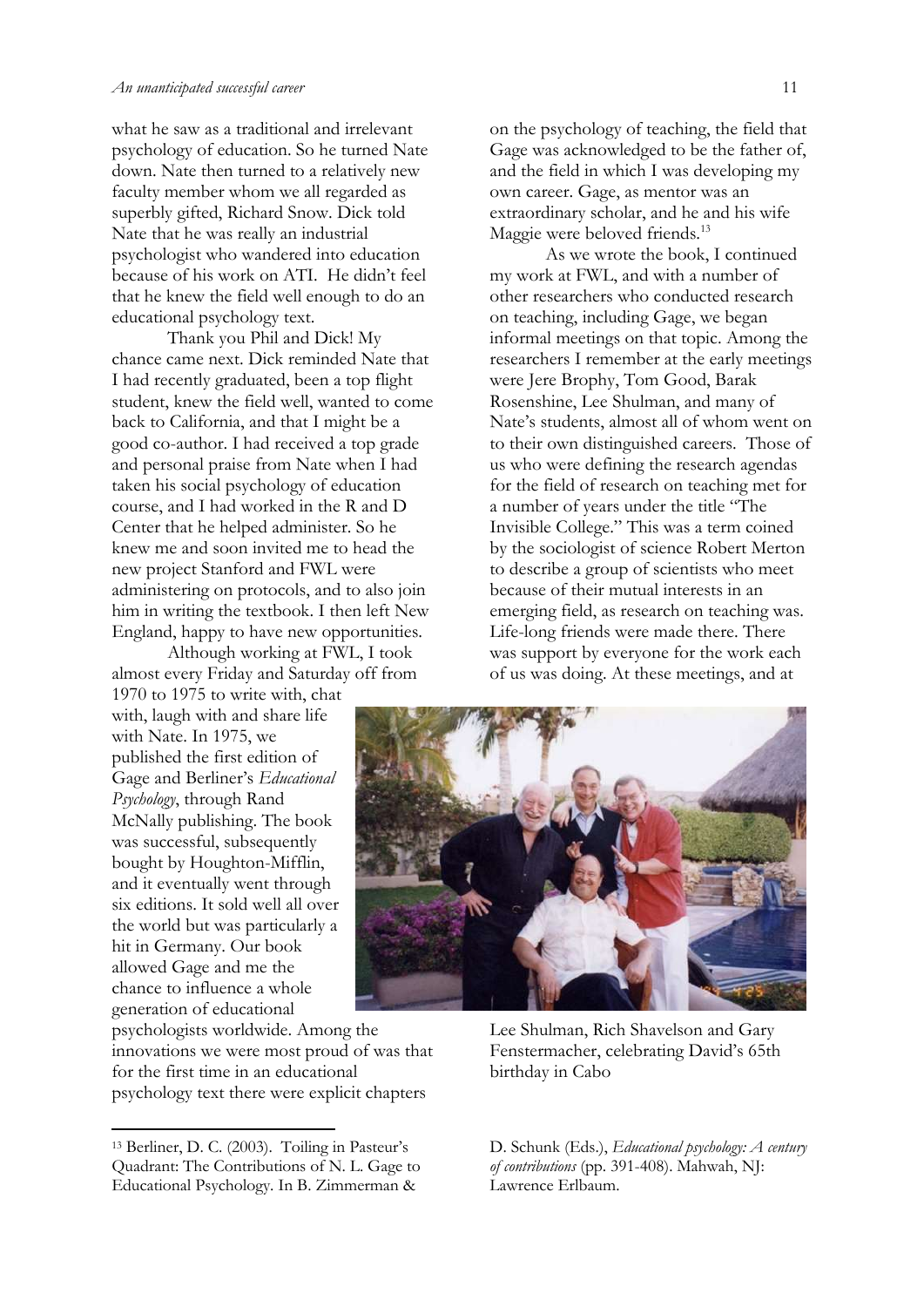other professional meetings, I cemented three enduring friendships with those who shared an interest in the study of teaching: Gary Fenstermacher, Richard Shavelson, and Lee Shulman, all of whom achieved eminence in their careers. The four of us, and our spouses, still get together regularly, tell tall tales about the research we did and did not do, and drink better wine than when we were younger. But we no longer can drink as much!

Somewhere in this productive period of writing and research at FWL, my wife and I divorced and I received custody of my two children. It was a good time for the three of us for a number of years, with my daughter eventually going off to UC Santa Barbara, and my son finishing up high school, and eventually going to UC Berkeley. I was also eager to get back to academe at this time, and with a new wife, also an academic, we took positions at the University of Arizona. My second wife did not like Arizona and returned to her position in California, but I stayed on, serving as department head of educational psychology for many years.

Soon after arriving at U of A, I became fascinated with the work on the psychology of "expertise." My work in classrooms, when heading the BTES project, had put me in contact with teachers whom I judged to be experts, remarkable instructors, who daily displayed their prowess. So, with funding from the Spencer Foundation, I started a research project to identify and study expert teachers. I spent the next decade or so studying that concept and publishing widely in that area.<sup>14</sup>

In 1981-1982 I went to Washington DC to convene a conference for the National Institutes of Education (NIE). We wanted to see what we had accomplished

1

since the first conference on research on teaching a decade earlier, held under the direction of Nate Gage. What had the funding and support for research on teaching wrought? My work there was supervised by Virginia Richardson, who may have brought me in because I was single and had no children at home, as well as for my scholarship and administrative abilities. As though fated, I soon met Ursula Casanova, a former teacher and school principal who worked at NIE. We have been partners and then husband and wife now for 35 years. Ursula subsequently earned her PhD in education and joined me as a faculty member at Arizona State University, where we have been since 1987.



Ursula Casanova, David's wife

The Washington conference took place at the very start of the Reagan years. Everything we learned at this successful conference indicated that continued research on teaching could help public schools become better.<sup>15</sup> It was a smashing success, and therefore, such research had to be stopped! It was clearly not the intention of that administration to have public education improve.

<sup>14</sup> Berliner, D. C. (1986). In pursuit of the expert pedagogue. *Educational Researcher, 15*(7), 5-13. (This paper was also presented as the Presidential Address at the annual meeting of the American Educational Research Association, San Francisco, California, April, 1986.). See also Berliner, D. C. (1994). Expertise: The wonders

of exemplary performance. In John N. Mangieri & Cathy Collins Block (Eds.), *Creating powerful thinking in teachers and students* (pp. 141-186). Fort Worth, TX: Holt, Rinehart and Winston. <sup>15</sup>Much of the conference is described in a 1983 Special Issue on Research on Teaching, *Elementary School Journal*, *83*(4), which I edited.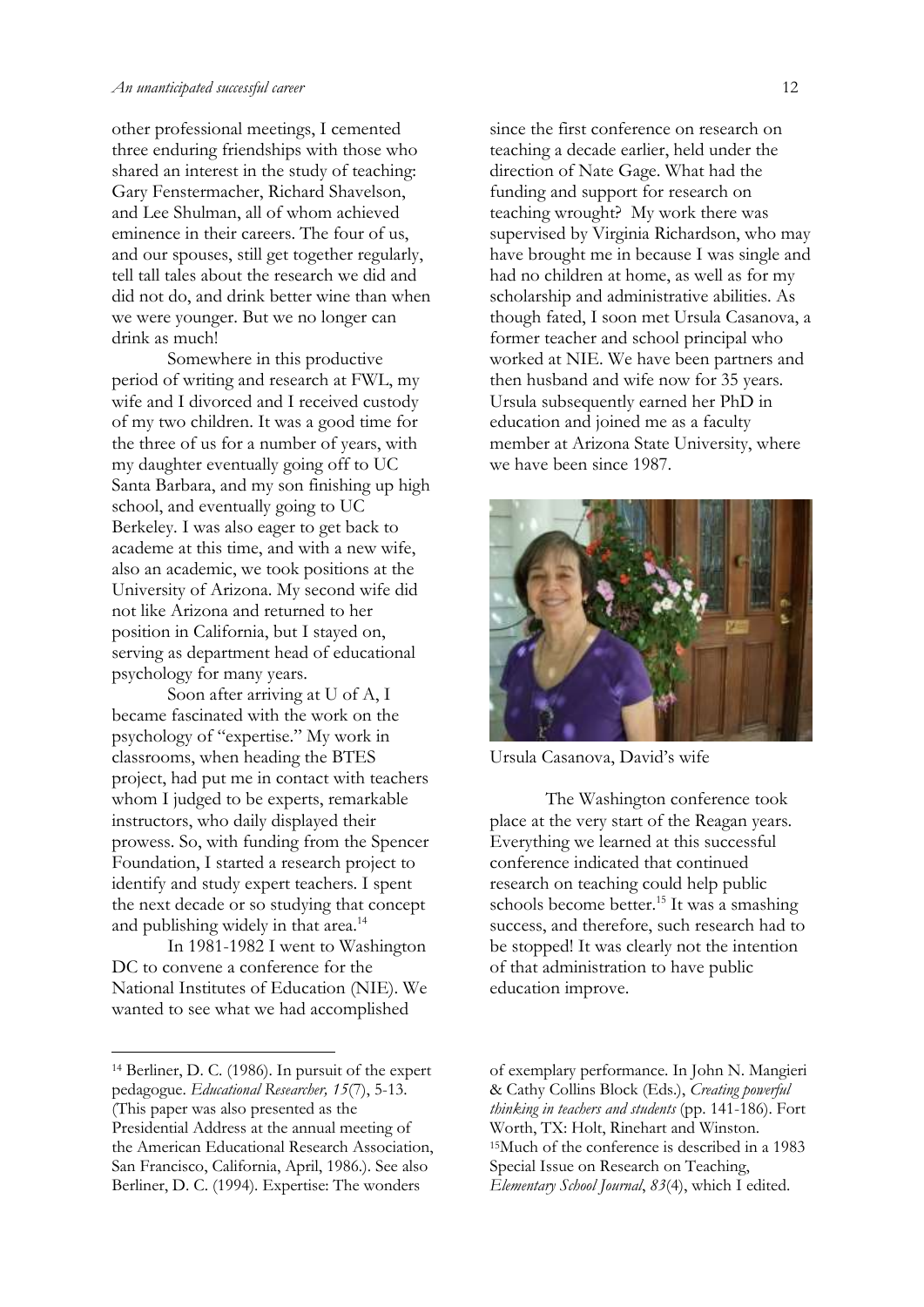#### *An unanticipated successful career* 13

Reagan asked his new Secretary of Education, Terrel Bell, to dismantle the Department of Education. NIE was almost shuttered. Attempts to denigrate the achievements of public education were systemic. These attacks on public education were organized and paid for by the freemarket, conservative, anti-public school advocates within the Reagan administration and in the Republican Party. This was made manifest in what may have been the most influential and dishonest report about education ever issued, *A Nation at Risk*. The report directly led to another life changing moment in my life, described below.

Those years at the University of Arizona were highly productive, as were those shortly thereafter at Arizona State University. We moved to ASU because my wife had no opportunity to obtain an academic appointment at U of A and ASU welcomed us as a couple. Spousal and partner hires were a little trickier to negotiate in the mid-1980s, but Gladys Styles Johnson, the dean at ASU, used such appointments successfully to build a research faculty at ASU.

This was a time in which I increased professional service to AERA and to Division 15 of the American Psychological Association, APA. My publications and my service earned me the presidency of AERA in 1985, and in 1993 I was elected as President of Division 15 of APA, the Division of Educational Psychology. These honors made me very proud.

So these were busy years in scholarship to inform my field of interest, and in service to my profession. Almost all of my professional work was associated with my educational psychological research on instructional time, teacher education, expertise in teaching, evaluation of teachers, the nature of the field of educational psychology, and so forth. But then another life changing event occurred.



**Life changing event 5**. At the meetings of the APA in August, 1991, I was chair of a panel on school reform.<sup>16</sup> Every one of the panelists had criticized the schools, buying into the decade long attack launched with *A Nation at Risk*, and promulgated even more by Reagan's second Secretary of Education, the bombastic, hypocritical moralist, William Bennett. I asked those on the panel to raise their hands if they had visited an American public school classroom in the last 90 days. I was the only panelist to raise my hand. I then excoriated them all for their lack of empiricism. I stated that American public education was remarkably good, teachers were remarkably able and kind, and that the nonsense they were spouting simply wasn't part of my experience while visiting dozens of classrooms over the previous few months.

In the audience was the talented, witty, and delightfully confrontational scholar Gerald Bracey. He rushed up to me to tell me that he had just written on that issue, and we soon were trading papers on how good the American schools really were,

meetings of the American Psychological Association, San Francisco, CA.

<sup>16</sup> Berliner, D. C. (1991, August). If they called, what would we say? Educational Psychology's answer to school reform. Paper presented at the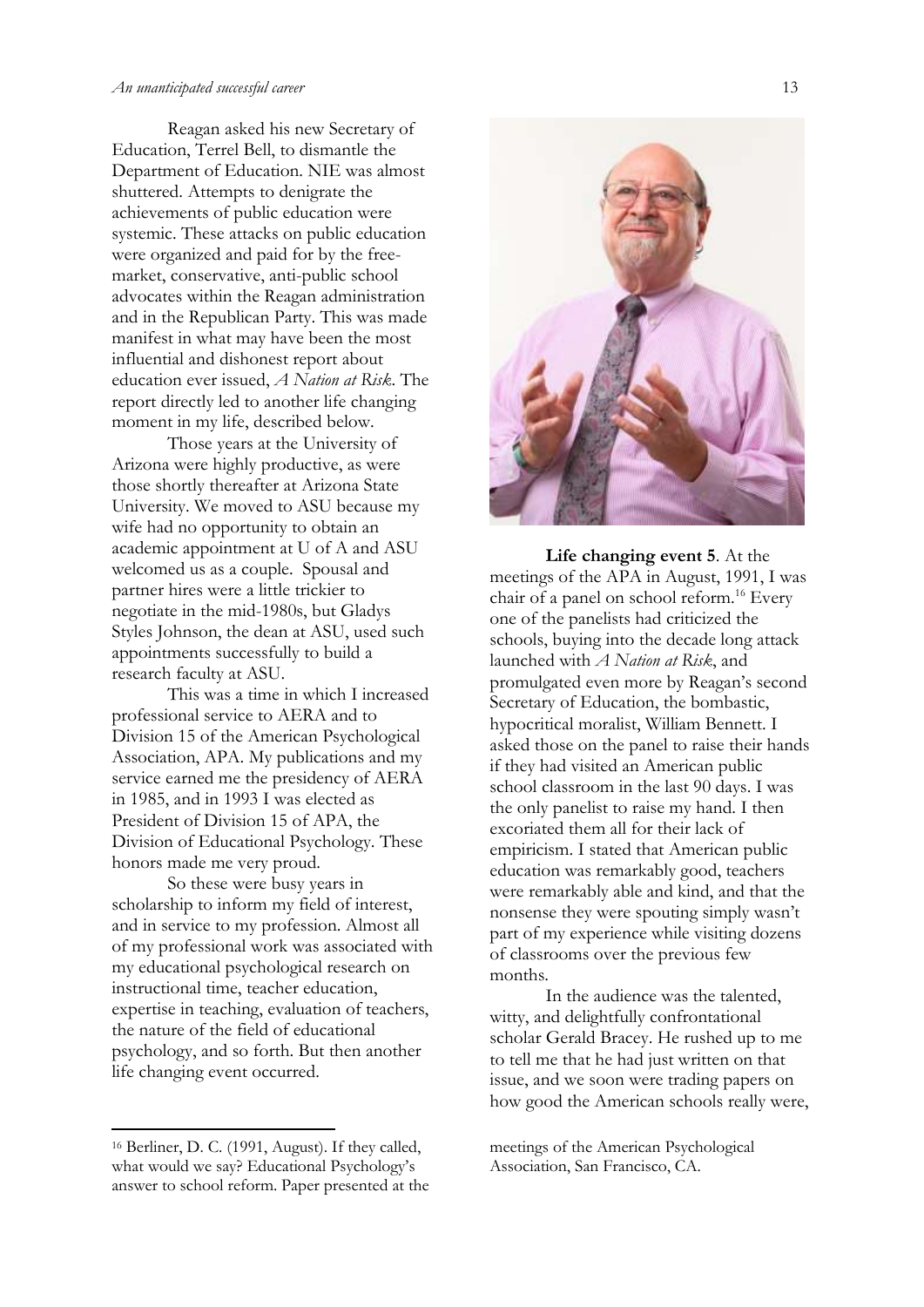and how deceitful many of its critics were. Also in the audience that day was my friend and mentor N. L. Gage who said to me "where's the data—you shouldn't talk about these things without data." He was right, of course, and I thought deeply about that.

Fate intervened again. A week later my friend Gary Fenstermacher, as president of the American Association of Colleges for Teacher Education, asked if I would give the keynote speech on expert teachers at their February meetings. I agreed, as long as I could change the topic to something like "How good are the American Schools?" He agreed and I had about six months to take Gage seriously and speak with, and from, supportive data.

I worked hard on that talk, making use of a remarkable report that Bracey and I obtained from the Sandia Corporation that thoroughly supported our position. The Reagan administration suppressed that report for years, but it was leaked to us by a brave research scientist who had risked losing his job by doing so. $17$ 

The night before I gave my talk I tried it out on my wife, Ursula. She said "tomorrow your career changes." She was right. I gave the talk to wild applause by a few hundred deans of education. Apparently I shot one of the first salvos in the fight against those who wanted to destroy our public schools with lies. Thousands of Xerox copies of my talk were reproduced and distributed. And, a little later, at the urging of my friend Gene Glass, founding editor of what soon would become the premiere on-line open access policy journal in the world, *Educational Policy Analysis Archives*, I turned the talk into a journal article.<sup>18</sup> It set a record for downloads in its day, a time before computers had become indispensable among researchers. I had moved from a successful career as an educational psychologist interested in research on teaching, to being a policy

1

analyst. I immediately had to read a book on what policy analysis actually was, loaned to me by friend and colleague Mary Lee Smith!

Soon after that, at dinner with Bruce J. Biddle, a brilliant social psychologist and sociologist who did ground breaking work in research on teaching, the topic of that paper came up. He insisted that I do a book on all the lying we both believed was going on about schools. I said I didn't have the skills to deal with many of the areas that needed to be covered in such a book, but we agreed that he did. So we joined forces. What a joy it was to work with this marvelous man whose sense of moral outrage was as strong as my own, and whose scholarship was far better. In near record time we jointly produced *The Manufactured Crisis: Myth, Fraud, and the Attack on America's Public Schools*, a best seller and winner of AERA's annual best book award, and named by a museum of



<sup>18</sup> Berliner, D. C. (1993). Educational reform in an era of disinformation. *Educational Policy Analysis Archives*, *1*(2). <http://dx.doi.org/10.14507/epaa.v1n2.1993>

<sup>17</sup> Carson, C. C., Huelskamp, R. M., & Woodall, T. D. (May, 1991). Perspectives on Education in America (3rd Draft). Sandia National Laboratories: Albuquerque, New Mexico.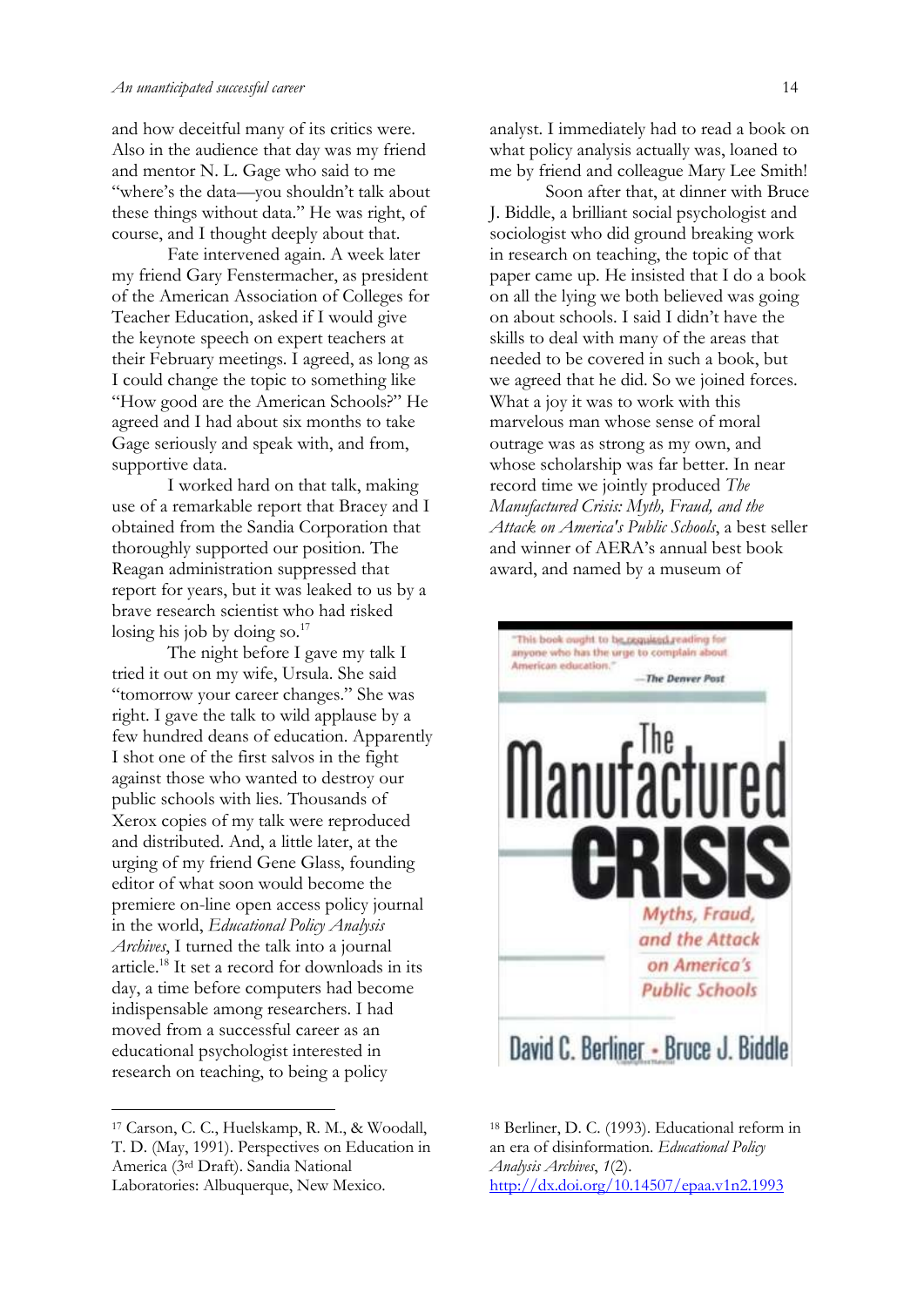education as one of the most influential books of the  $20<sup>th</sup>$  century.<sup>19</sup>

About this same time I was also working on issues concerned with educational psychology, the field of study I had found so rich and rewarding until I accidently became enmeshed in policy issues. I always enjoyed history as a student, raised two historians, and so I leapt at a chance to do a history of educational psychology for the American Psychological Association. I found it both enjoyable and fascinating to read or reread William James, John Dewey, E. L. Thorndike and others who laid the foundations for my chosen field of study.<sup>20</sup>

I also finished work I had started many years earlier with my friend Robert (Bob) Calfee. We both believed we had a significant project to accomplish for our chosen field of educational psychology. With the blessings of Division 15 of APA, presided over by the editor of this series, Sig Tobias, we set about planning, commissioning, and editing the first *Handbook of Educational Psychology*. <sup>21</sup> We both viewed this attempt at defining and systematizing the field of educational psychology as a gift to our field. But in general, the focus of my work on classroom teachers, teacher education, and the field of educational psychology, shifted to issues concerning public schooling in America, and the nature of education and our democracy. These were bigger issues than I ever dreamed of addressing at the start of my career

<sup>19</sup> See Museum of Education, University of South Carolina, the section on Readers Guide to Education. Retrieved March 15, 2016, from <http://www.ed.sc.edu/museum/Guide.html> <sup>20</sup> Berliner, D. C. (1993). The science of psychology and the practice of schooling: The one hundred year journey of educational psychology from interest, to disdain, to respect for practice. In T. K. Fagan & G. R. VandenBog (Eds.), *Exploring applied psychology: Origins and critical analysis: Master lecturers, 1992.* Washington, D. C.: American Psychological Association. See also Berliner, D. C. (2006). Educational



In the years since becoming enamored of and enmeshed in issues of education policy, from the 1995 publication of *The Manufactured Crisis* until today, in my late seventies, I have explored deeply several education policy issues. Particularly satisfying to me was finding that my work on teacher expertise was useful to the emerging National Board for Professional Teacher Standards (NBPTS). I helped design their initial testing programs and I have supported policies to expand the National Board. I was also able to do a small study demonstrating that, indeed, Nationally Board Certified teachers appeared to produce better student achievement than non-board certified teachers.<sup>22</sup> As Dean of the College of Education at ASU (1997-

psychology: Searching for essence throughout a century of influence (pp. 3-27). In P. Alexander & P. Winne (Eds.), *Handbook of educational psychology* (2nd ed.). Mahwah, NJ: Lawrence Erlbaum.

<sup>21</sup> Berliner, D. C., & Calfee, R. C. (Eds.) (1996). *The handbook of educational psychology.* New York: Macmillan.

<sup>22</sup> Vandevoort, L. G., Amrein-Beardsley, A. & Berliner, D. C. (2004). National board certified teachers and their students' achievement. *Education Policy Analysis Archives, 12*(46). <http://dx.doi.org/10.14507/epaa.v12n46.2004>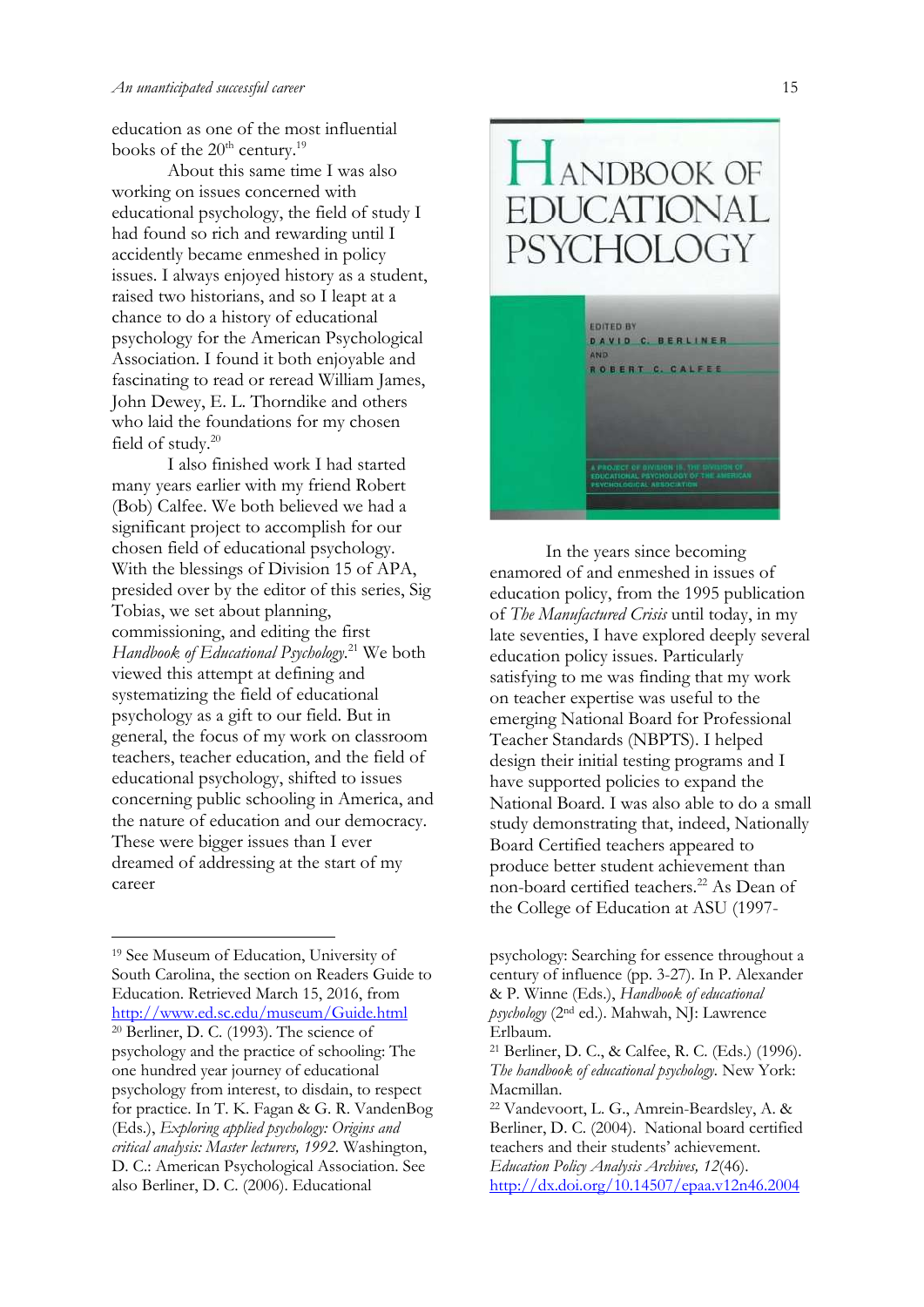2001) I obtained funding for and began a training program for Nationally Board Certified Teachers. When I began this program we had one board certified teacher in the state of Arizona; today we have about 1,200, and I am proud to have been a part of that history.

My deanship was unexpected. I was never a candidate for the job. Rather, after some leadership problems emerged, I was drafted by the university's provost. With two extraordinary associate deans, Gene Glass and Gail Hackett, we hired some very talented people, enhanced the college's reputation, increased its external funding, and had more fun than we ever believed we could. Besides the push to have ASU support National Board Certified Teachers, my deanship allowed me to bring a policy laboratory to ASU, located originally at the University of Wisconsin, Milwaukee, and run by Alex Molnar.

At the end of my deanship, during a reorganization of the college, the laboratory was moved to the University of Colorado at Boulder. Under the superb leadership of Kevin Welner it morphed into The National Education Policy Center (NEPC). NEPC has become a leader in debunking the numerous silly and even dangerous policies that arise from the many so-called "think tanks" in our nation. Too often these "think tanks" are no more than propaganda mills for conservative individuals and for other anti-public school advocates. I am a proud founding fellow of NEPC, and for the last few years I have had the honor of giving out the annual Bunkum award for the *worst*  policy papers of the previous year. Our ceremony is a lot of fun, unless you are the recipient of one of our Bunkums!<sup>23</sup>

And yes, smart students can teach you as well.... So fight to bring the best of those students into the profession, because they too have the ability to stretch you.

During this time period I also found the rationales supporting Teach for America (TFA) and other kinds of "alternatively trained" teachers not only unconvincing, but possibly dangerous for our democracy. The danger, I thought, was that poor children would be assigned those ill prepared teachers, while children in schools that serve the wealthy would never be allowed to be taught by such poorly prepared individuals. This proved to be an accurate prediction. I conducted some research in this area with my talented doctoral student Ildiko Laczko-Kerr. We were able to demonstrate how under-certified teachers, such as those from TFA, harm students.<sup>24</sup>

Around this time I started work with another doctoral student who now is internationally known and also my esteemed colleague at ASU, Audrey Amrein-Beardsley. I had started to worry about all the testing required under George Bush's No Child Left Behind Act (NCLB), and she and I worked on a number of papers that were among the first to attack the high stakes testing movement.<sup>25</sup> It took a decade

<sup>23</sup> The 2015 Bunkum award ceremony can be seen here: [http://nepc.colorado.edu/think](http://nepc.colorado.edu/think-tank/bunkum-awards/2015)[tank/bunkum-awards/2015](http://nepc.colorado.edu/think-tank/bunkum-awards/2015) This site also allows access to previous years' Bunkum award ceremonies.

<sup>24</sup> Laczko-Kerr, I., & Berliner, D.C. (2002. The effectiveness of "Teach for America" and other under-certified teachers on student academic achievement: A case of harmful public policy, *Education Policy Analysis Archives, 10*(37), <http://dx.doi.org/10.14507/epaa.v10n37.2002> See also: Laczko-Kerr, I., & Berliner, D. C. (2003). In harm's way: How under-certified teachers hurt their students. *Educational* 

*Leadership, 60*(8), 34-39. Retrieved February 1, 2004 at

http://www.ascd.org/cms/objectlib/ascdframe set/index.cfm?publication=http://www.ascd.or g/authors/ed\_lead/el200305\_laczkokerr.html <sup>25</sup> Amrein, A., & Berliner, D. C. (2002). High– stakes testing, uncertainty, and student learning. *Education Policy Analysis Archives, 10*(18), <http://dx.doi.org/10.14507/epaa.10.2002> See also: Amrein-Beardsley, A. & Berliner, D. C. (2003,). Re-analysis of NAEP math and reading scores in states with and without high-stakes tests: Response to Rosenshine. *Education Policy Analysis Archives, 11*(25),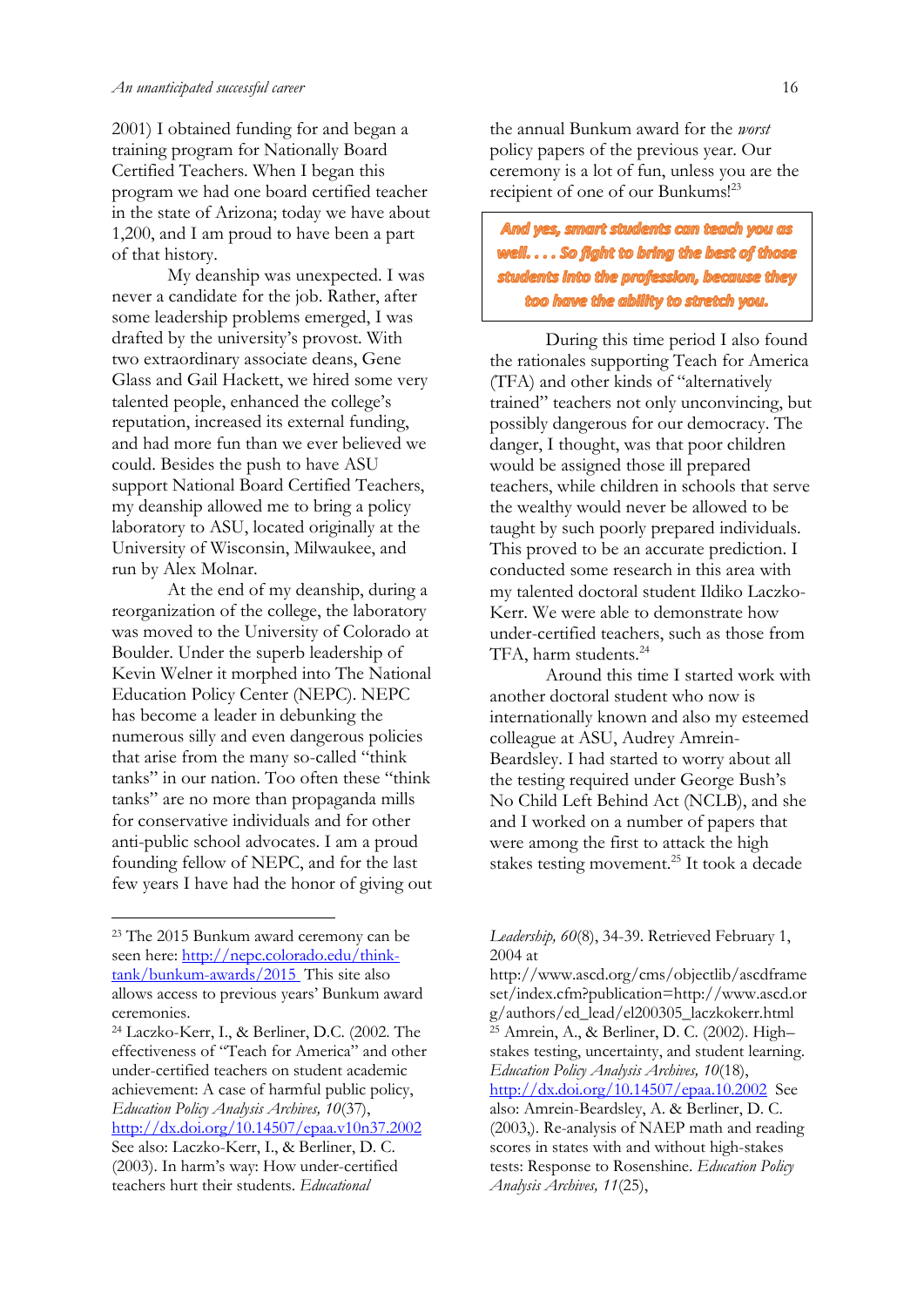#### *An unanticipated successful career* 17

and a half, but the subsequent federal law to replace NCLB, the Every Student Succeeds Act (signed December, 2015) recognizes that we were right—high stakes assessments have many more destructive than helpful qualities.

I wanted to continue this work and found funds to support a post-doctoral student, the remarkably able Sharon Nichols, who became my close friend and working colleague. We did a series of articles together, some with our colleague Gene Glass, assessing whether the social pressure to achieve higher test results in some states actually resulted in greater achievement than was true in states where there was little pressure to achieve well on tests. This was one of the key ideas behind the reliance on high stakes testing in NCLB. The theory of action behind NCLB was that pressure to perform well, along with public shaming if achievement test scores did not go up, would result in America's students performing better on tests of achievement. But in a clever study that we designed to test this hypothesis we found no evidence, whatsoever, that this approach actually worked. <sup>26</sup>

Sharon Nichols and I brought our ideas about the blatant stupidity of the NCLB bill together for a book, *Collateral Damage: The effects of high-stakes testing on America's schools*. <sup>27</sup> In that book we

<http://dx.doi.org/10.14507/epaa.v11n25.2003> See also Amrein, A., & Berliner, D. C. (2003, February). The Effects of High-Stakes Testing on Student Motivation and Learning. *Educational Leadership, 60*(5), 32-38. Retrieved 2/1/ 2004 from:

http://www.ascd.org/cms/objectlib/ascdframe set/index.cfm?publication=http://www.ascd.or g/authors/ed\_lead/el200302\_amrein.html <sup>26</sup> Nichols, S. L., Glass, G. V, & Berliner, D. C. (2006). High-stakes testing and student achievement: Does accountability pressure increase student learning? *Education Policy Analysis Archives, 14*(1). Retrieved from: http://epaa.asu.edu/epaa/v14n1/ See also Nichols, S. N., & Berliner, D. C. (2008). Testing the joy out of learning. *Educational Leadership, 65*(6), 14-18. See also Nichols, S. N., & Berliner,



Foreword by Nel Noddings

demonstrated the ubiquity of (Donald) Campbell's law.<sup>28</sup> In 1975, he stated that when you over-value an indicator, say an achievement test score, then the indicator and the people who rely upon it, may both be corrupted. The cheating scandals that have plagued NCLB and other programs relying on achievement test scores as indicators of educational quality all demonstrate Campbell's law in action. With this powerful social science law as backing, Nichols and I predicted the harmful effects

D. C. (2008). Why has high-stakes testing so easily slipped into contemporary American life? *Phi Delta Kappan, 89*(9), 672-676. [Reprinted as Nichols, S. N., & Berliner, D. C. (2008). Why has high-stakes testing so easily slipped into contemporary American life? *Education Digest, 74*(4), December, 2008, 41-47.] <sup>27</sup> Nichols, S. N., & Berliner, D. C. (2007). *Collateral Damage: The effects of high-stakes testing on America's schools*. Cambridge, MA: Harvard Education Press. <sup>28</sup> Campbell, D. T. (1975). Assessing the impact of planned social change. In G. Lyons (Ed.), *Social research and public policies: The Dartmouth/OECD Conference.* (pp. 3-45). Hanover, NH: Dartmouth College, The Public Affairs Center.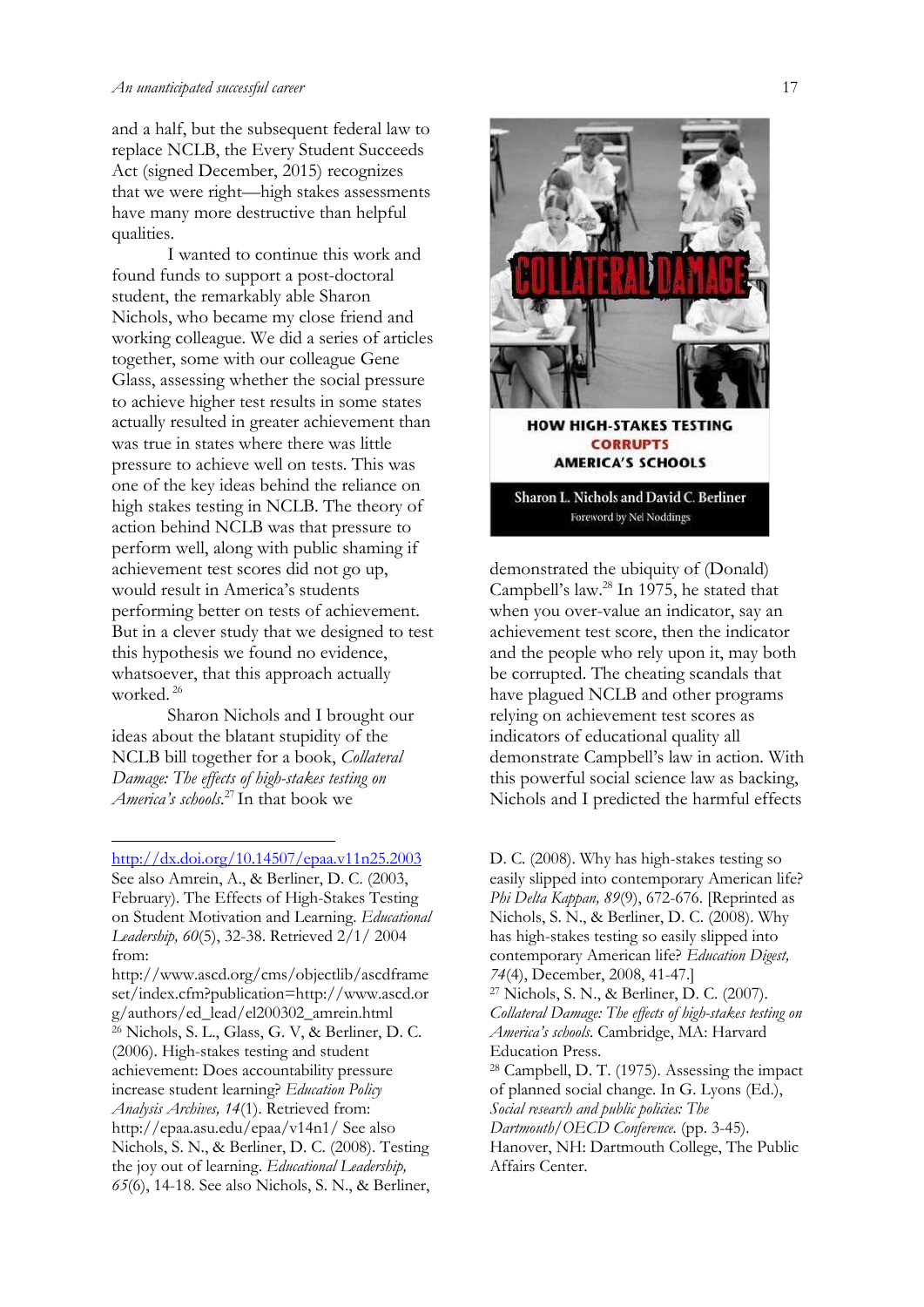of the NCLB bill and began working for its demise.

While working on the non-effects and the negative effects of our federal government's testing programs, and after co-authoring *The Manufactured Crisis*, I realized that so much of the perception that our nation was not achieving well was due to out-of-school influences. These out-ofschool factors affected school and individual student performance a lot more than did inschool factors. I decided that the cause of our nation's mediocre *average* scores on international tests (say, the *Program for International Student Assessment*, (PISA), or national tests (say ACT or SAT), was only rarely the fault of teachers, administrators, or the curriculum we were using. The problem America had was inequality in income, affecting housing, neighborhood life, and the social, intellectual, and fiscal capital of the cohort with whom one attends school. I turned my attention to these issues and have stayed with that theme more than any other for the last two decades.<sup>29</sup>

In 2016, as I write this, and in spite of all the push back by scholars and practicing educators, American education policy continues to be chaotic, politicized, and at times, anti-democratic. Many myths about education are promulgated by extremely wealthy individuals and by corporations, often through their legislative activities organized by the American Legislative Exchange Council (ALEC). The blatant lies and the many myths about education that we learn about every day were the impetus for the book Gene Glass and I coauthored. Gene's creativity, intellect, and skillful writing helped make our book a

best seller in 2014-2015. We wrote *Fifty Myths and Lies That Threaten America's Public Schools* with over a dozen of our graduate students.<sup>30</sup> To our delight, our book seems to have become a favorite with school board members and administrators throughout the US, exactly for whom the book was written.

# **Lessons Learned From My Unexpectedly Successful Career**

**1. Facts are good to have.** If you enter the policy arena as a traditional educational researcher you soon learn that opinions are rock solid, while facts are negotiable. But you cannot give in to this tendency and maintain your integrity as a scholar. As N. L. Gage taught me, "stay close to facts." What I add to his admonition, is this: "If you have facts to support a position, it is perfectly appropriate to beat some people over the head with them." *The Manufactured Crisis* was a biting and snarky book, but the facts that Bruce Biddle and I presented were unassailable. *Collateral Damage* was hard hitting and pointed out the stupidity inherent in the NCLB bill, but the facts that Sharon Nichols and I presented remain unchallenged. Our *50 Myths* book makes fun of people who have said ludicrous things, but the facts that Gene Glass and I present are, so far, uncontested. Aldous Huxley said facts do not cease to exist because they are ignored. The philosopher Denis Phillips said something like "Worry about Warrant should never Wane." Our obligation as scholars in the policy arena is to make assertions and craft policies that are well warranted.

<sup>29</sup> An example of these concerns are found in Berliner, D. C. (2009). *Poverty and potential. Out-ofschool factors and school success*. Boulder, CO; Tempe, AZ: Education and the Public Interest Center, University of Colorado & Education Policy Research Unit, Arizona State University. Retrieved March 10, 2009, from:

[http://epicpolicy.org/publication/poverty-a](http://epicpolicy.org/publication/poverty-)ndpotential. See also Berliner, D. C. (2013). Effects of inequality and poverty vs. teachers and schooling on America's youth. *Teachers College* 

*Record*, *115*(12), Retrieved March 1, 2013, from [http://www.tcrecord.org/content.asp?contentid](http://www.tcrecord.org/content.asp?contentid=16889)  $=16889$  And also Berliner, D. C. (2006). Our impoverished view of educational reform. *Teachers College Record, 108*(6), 949-995. Retrieved July 21, 2014, from

[http://www.tcrecord.org/content.asp?contentid](http://www.tcrecord.org/content.asp?contentid=12106)  $=12106$ 

<sup>30</sup> Berliner, D. C., Glass, G. V, & Associates. (2014). *Fifty myths and lies that threaten America's public schools.* New York: Teachers College Press.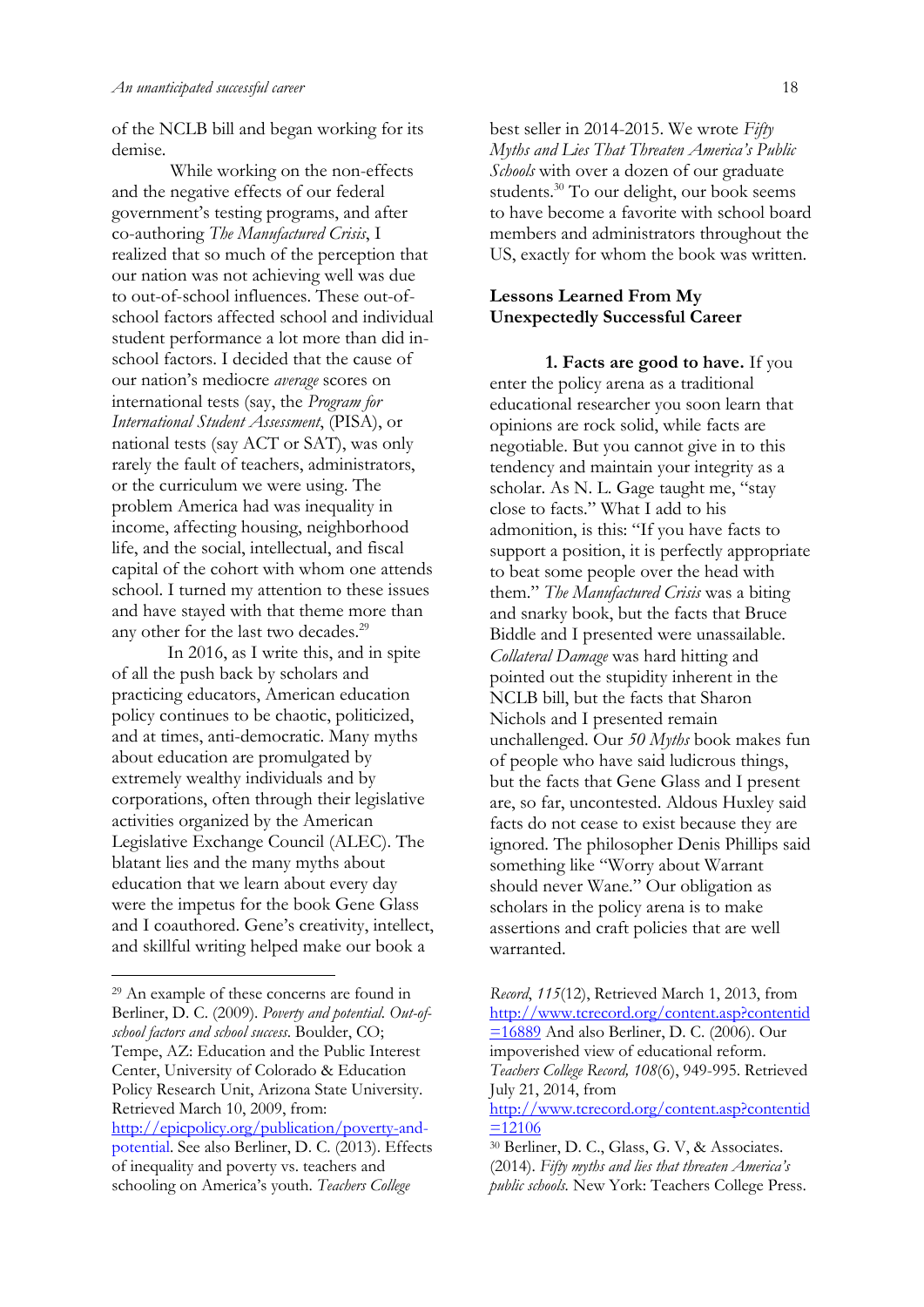**2. Try to write often for the press and popular magazines, not just for professional journals.** We are focused on a field of practice that is paid for by public taxes, important for the preservation of our democracy, and an important part of both childrearing and communal life. Your wellwarranted opinions about education need to be a part of our public discourse. Facts may help us to determine if charter schools or private schools work as well as they claim to, and they generally do not. But thoughtful opinions about the role of charters and private schools, or the support of religious private schools with tax money, are not factual issues but philosophical issues. Education researchers sometimes have thought more deeply about these issues than the general public and should share their thinking.

For example, in the area of bilingual education we know that immersion programs for English Language Learners are not as successful as, say, dual language schooling. Shouldn't our scholars in this area be writing newspaper "op-eds," letters to the editor, magazine articles and opinion pieces on issues like these for the general public? Because we too often write for a small group of scholars in our field of expertise, and we gain tenure for that work, we sometimes forget something. We forget that teachers, administrators, school board members and taxpayers among the general public need help in understanding the enterprise of public education with the aid of our scholarship.

I was pleased when I served as dean to reward our faculty for precisely these kinds of activities, as well as for the more traditional scholarly activities. We did increase our public visibility as a college during the years I was dean, though sometimes acting as thorns in the side of the Arizona legislature. I once had to remind the governor of our state that they paid us to be *professors*. And so, not to profess—*not* to give our well-warranted opinions on education issues—would be an abrogation of our professional responsibility. This did not sit well with her.



**3. Eschew the term "data** driven." I am a fan of "data," of "facts" when we can pin them down, of probabilities and effect sizes as best we can estimate them. But I am readily incensed by those in policy who chant that we must be "data driven." So many of the policies derived from assessment data in education. and in particular the assessments of teachers through standardized achievement tests, strike me as an abdication of our responsibility as intelligent human beings. Data cannot stand on their own. Data come to us loaded with many caveats, and must be interpreted by knowledgeable *and caring* humans. Data driven decision-making is a ridiculous idea, though frequently espoused by politicians and some educators who know nothing about how education data sets can inform them.

On the other hand, *data informed* decision-making is sensible and should be supported. An example will suffice. If a teacher gets a poor "value added" score three years in a row, some district policies demand that such a teacher be fired. This is data driven decision-making. But did that teacher have a few more special education children in his class because he was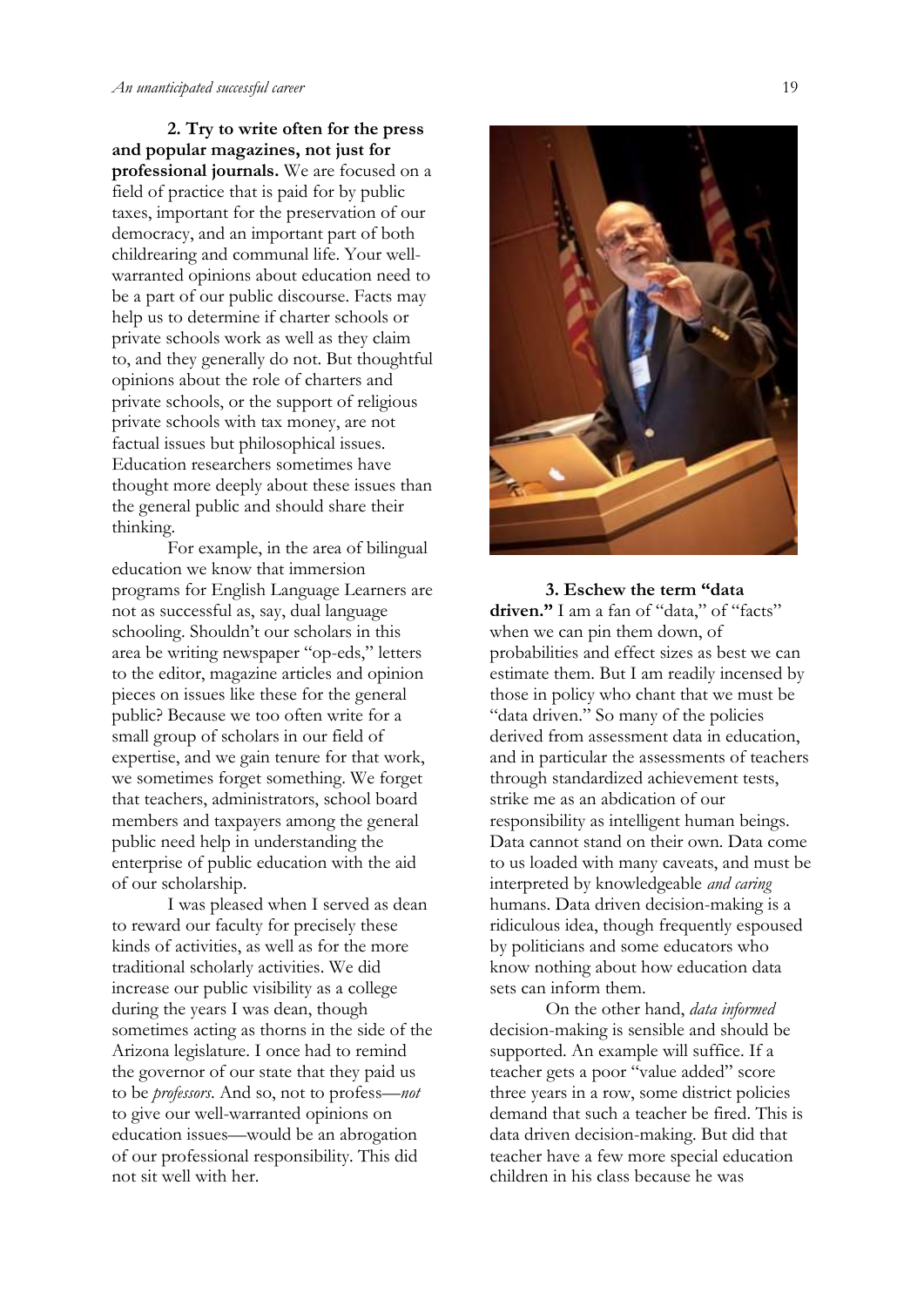particularly good with such students? Did that teacher have a few more English Language Learners than other teachers because she happened to be fluent in their home language? Did those teachers ever have professional development that would help teach the content that was on the tests used to assess their children? These and many other relevant questions need to be answered.

The point is that unless all these other influences on achievement can be accounted for statistically, and they cannot, then the "value added" metric for this teacher cannot be the basis of an important decision such as firing that teacher. Achievement test data that may reliably and validly help us understand a student's acquisition of course work, are not likely to be valid for making inferences about teacher quality. Thus, such data should not be used for high-stakes decisions about teachers. Nevertheless, that same data could serve as the perfect reason to hold a conversation with a teacher about his or her performance and how it might be improved. Data informed conversations may be useful, while data driven decisions are frequently inappropriate.

**4. Theory may be overrated**. The journals and the scholarly community value "theory." But I have done a lot of research on teachers and teaching without much theory to guide me. We deal with the practical in education, and the practical is filled with complexity, some of which is hard to fit into psychological or any other social science theory.

Context is very important in educational research, and it is why I have such great respect for qualitative research. Qualitative research may be theory guided, or the data collected may be interpreted from a theoretical perspective, but that style of research is always committed to studying complexity by describing it well. The best

scholars in the field seek thick description. Such research seeks to capture and make sense of the richness of events observed—a classroom, a lesson on the Constitution, a meeting with a parent, a school board session—with as little observer bias as possible. Some of the work I did on the study of teaching, such as teachers' use of time, or the development of teachers' expertise, or the uses of microteaching, and some of my policy work on assessment of teachers with standardized achievement tests, or on the excellence of America's schools, or on retention in grade, was almost atheoretical.

A good question is a good question, and should be pursued. Working from a Piagetian or Vygotskian theory is nice, and thinking about the world from a Freirean position, or asking what would Derrida say, is also to be lauded. But in my research career, a good question sensibly answered is worth its weight in gold. So I have come to believe that dust-bowl empiricism is too often dismissed as inadequate, and that theory in education research is too often over emphasized. I am more impressed with the quality of the question asked and the attempt to answer it, and less impressed with the quality of the theory from which it might have been derived.

**5. There is a strong need for William James's intermediate inventive mind.** William James, a grandfather of educational psychology, understood the relationship of research and teaching. But E. L. Thorndike, the father of educational psychology did not. Thorndike told his graduate students not to spend time in schools, it would keep them from doing good research!<sup>31</sup> Thus the laboratory/sanitized/controlled version of educational psychological research held sway for decades. But the reality of classrooms, their complexity and uniqueness, was too often ignored. Researchers acted as if school

<sup>31</sup> Berliner, D. C. (1993). The science of psychology and the practice of schooling: The one hundred year journey of educational

psychology from interest, to disdain, to respect for practice. Op Cit.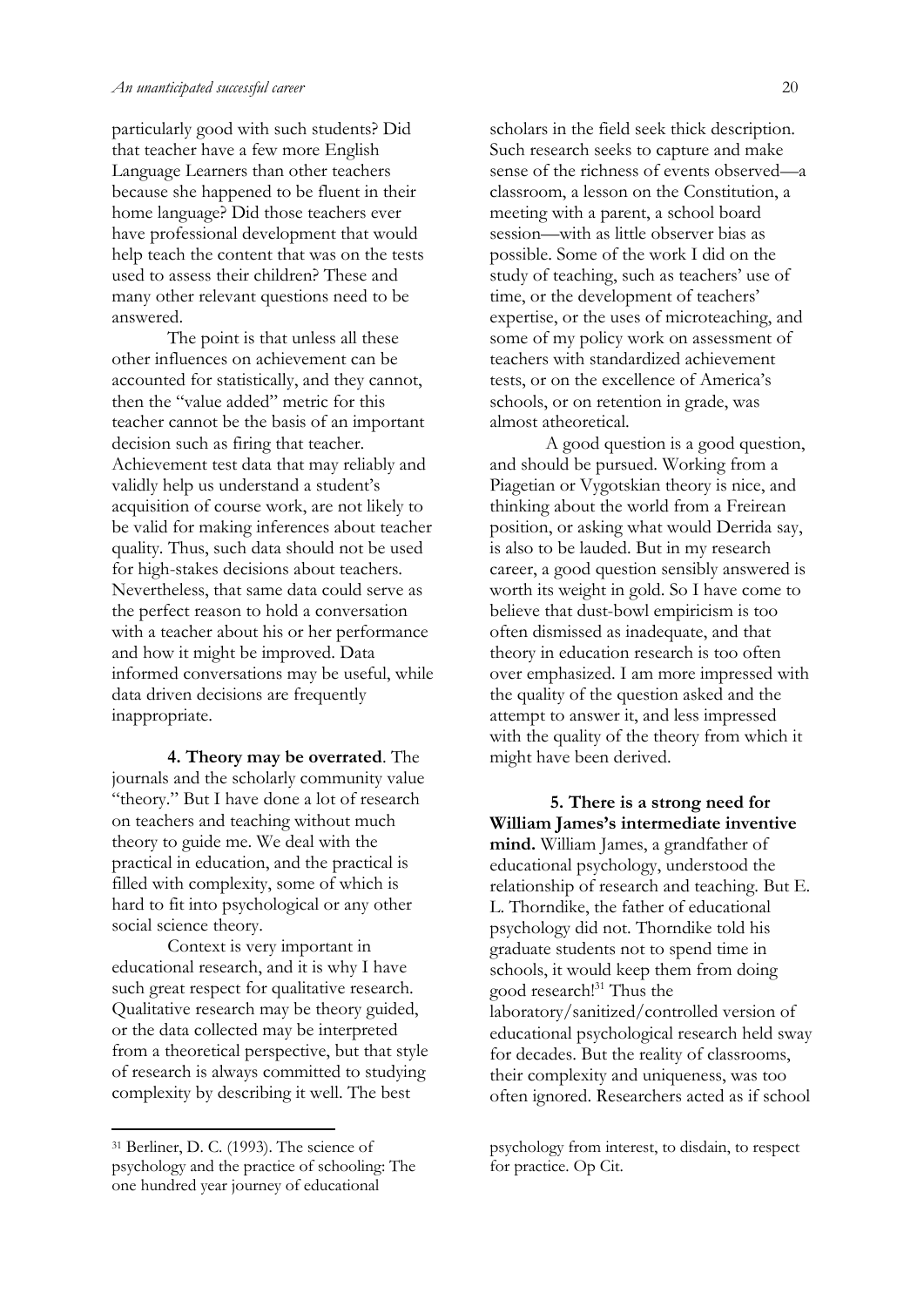personnel were ignorant not to use their latest findings on transfer, or advance organizers, or reinforcement and punishment, or the role of previous knowledge, or formative assessment, and the like. James's solution was to advocate for an *intermediate inventive mind*, someone with research skills and knowledge, who understands schools and classrooms and can help teachers incorporate ideas from the research community. We desperately need such people or our field of education research will continue to develop too many inert ideas.

Toward this end, at ASU we have tried, quite imperfectly, to build our EdD programs (not our PhD programs) around this idea. Along with the training of our next generation of researchers, we have tried to turn out educators well enough versed in traditional research to understand what we believe to be good for education, and translate that into forms of action research that might influence classrooms and schools in the real world. We seek to train "intermediate inventive minds" to bridge the gap between the research community and the classroom. Many schools confuse the goals of the PhD and the EdD degree. I think we have an obligation to keep these degrees separate but equal in their value to the broad profession of education which we serve. I hope we can do a better job in drawing these distinctions than we have in the past.

**6. Do not confuse the power of our education system with the power of the out-of-school factors that influence our students' lives**. While I have devoted my professional life to the study of teaching, learning, and schooling, I have come to realize that James Coleman was correct

when writing 50 years ago.<sup>32</sup> One's family, neighborhood, income, and school cohort influence the outcomes of schooling much more than do teachers and the schools that students attend. The data are clear: The variance accounted for by teachers on standardized achievement tests may be only about 10%. Outside-of-school factors are more powerful determinants of a child's performance on these standardized achievement tests than are teachers. But that doesn't mean that teachers have no effects. They do.

Teachers daily affect the lives of their students, truly touching eternity, and they greatly influence the performance on the tests given in their own classrooms. But they do *not* affect their students' standardized achievement test scores very much. If teachers, education researchers, and politicians truly seek to have higher scoring students on standardized achievement tests (which so many citizens use to judge our schools), they need to be a lot more progressive and politically active. They need to insure that the influential outof-school factors in the lives of our students are those that affect the metric we most frequently use to judge our schools, the standardized achievement test, positively rather than negatively.

As Nelson Mandela said, "Overcoming poverty is not a task of charity, it is an act of justice. Like slavery and apartheid, poverty is not natural. It is man-made and it can be overcome and eradicated by the actions of human beings."<sup>33</sup> Poverty in our country is a political issue. It must be solved by political action because with poverty comes more single parenthood, more births to teenagers, more food insecurity, more low birth-weight babies (and thus more children in need of

<sup>33</sup> Retrieved March 8, 2016, from [http://news.bbc.co.uk/2/hi/uk\\_news/politics/](http://news.bbc.co.uk/2/hi/uk_news/politics/4232603.stm) [4232603.stm](http://news.bbc.co.uk/2/hi/uk_news/politics/4232603.stm)

<sup>32</sup> Coleman, J. S., Campbell, E. Q., Hobson, C. J., McPartland, J., Mood, A. M., Weinfeld, F. D., . . . York, R. L. (1966). *Equality of educational opportunity*. Washington, DC: U.S. Government Printing Office. See also this review of Coleman et al. (1966) on the 50th anniversary of its publication: Powers, J. M., Fischman, G. E., & Berliner, D. C. (in press). Making the visible

invisible: Willful ignorance and the nexus of poverty in educational research. *Review of Research in Education, 2016*: Education Research and Its Second Century.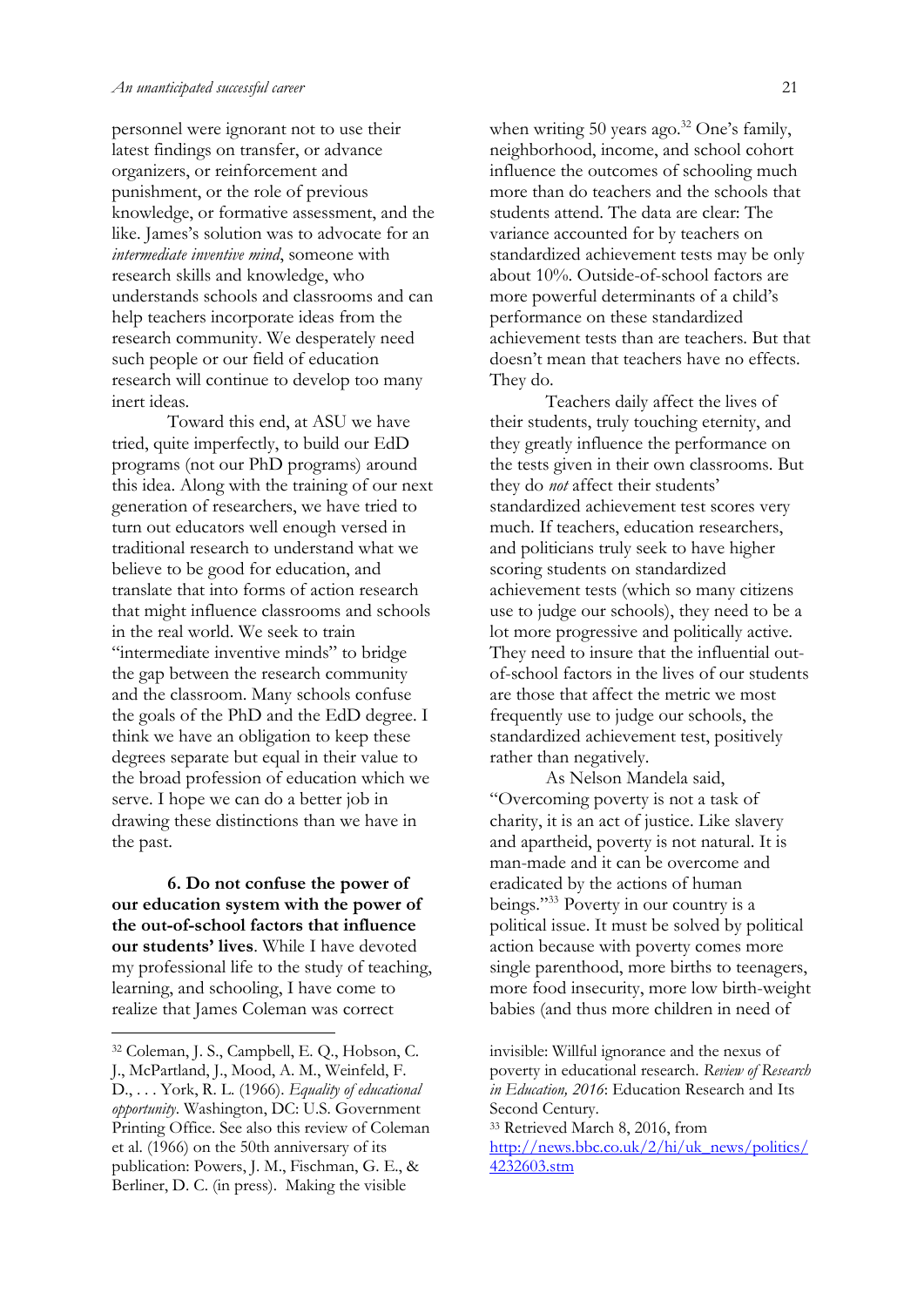special education in low income school districts), more mental illness of parents, more illegal drug use, and many other things that afflict the poor. Big improvements in standardized achievement test scores will come about *only* by improvements in the living conditions of many American families. Standardized achievement test scores will *not* be improved much by the research community's efforts to improve teaching, curriculum, and learning.

Because of this, researchers and teachers alike need to be more politically active than they are now if they want to see something other than very modest gains in students' achievement test scores. It really does take a village to raise a child. I strongly believe that America's teachers and schools cannot be as successful as they could be, no matter what research validated tools we give them, unless our society becomes more concerned about the social and economic living conditions of the families and communities in which our children are raised. Politics, not better research, will achieve more to help our children do well in school.

**7. Hang out with smart people.** In sports they often tell a novice to play with players who are better than they are, because they can learn so much more from them. A career in research works the same way. I am sure that a good deal of my productive scholarship was because I was lucky enough to hang out with smart teachers and friends, and I simply repeated to others a lot of what they said or ruminated about. I am vain enough to believe that I added value to what they taught me, but smart friends and teachers really do raise your game. Studying with Stanford professors like Lee J. Cronbach was my first inkling of this insight. He had one of the finest minds of his generation, and I was lucky enough to be his research assistant. What you gain from people like him (and from my many co-authors and friends such as N. L. Gage, Bruce J. Biddle, and Gene V Glass) is not "knowledge" per se—texts can give you knowledge and so

can any ordinary instructor. But the best mentors suggest ways of thinking about the world, *habits of mind*, for structuring how you think about the problems, issues, methods, and research in your field. *Habits of mind are far more important than is mere knowledge.* And yes, smart students can teach you as well, as so many of mine did. So fight to bring the best of those students into the profession, because they too have the ability to stretch you.

**8. If you are social, as I am, write with others.** I have often written with others for stimulation, for the chance to become closer as colleagues and friends, and for one other reason that every writer knows about: Procrastination. Almost all writers know how to put off actually sitting down and writing, even those who enjoy the process as much as I do. A million reasons can be found, and given to oneself and one's editors, for delays in finishing a manuscript.

But I found that if I write with a student or a colleague I feel guilty if I am not doing my part. Perhaps it is my Jewish heritage, but guilt motivates! Not upholding my end of the writing bargain made between my co-author and me is a strong motivator to actually get the work done. So if you find yourself to be one who doesn't write enough, find a colleague and do a book, a chapter, or an article with them. If you are as social as I am, it will be a lot more fun and increase your productivity as well.

**9. Change what you do every 10 or so years.** In retrospect I realize that I have changed the focus of my research every decade or so. Some of my age mates in the research community have done the same thing. It is healthy. You don't get stale or end up repeating yourself. Furthermore, I am convinced that the reason so many great discoveries in science and medicine are made by relatively young scholars is because they see a field of study with new eyes. So, when more seasoned scholars approach a new area of scholarship they too approach it with new eyes, a fresh viewpoint, and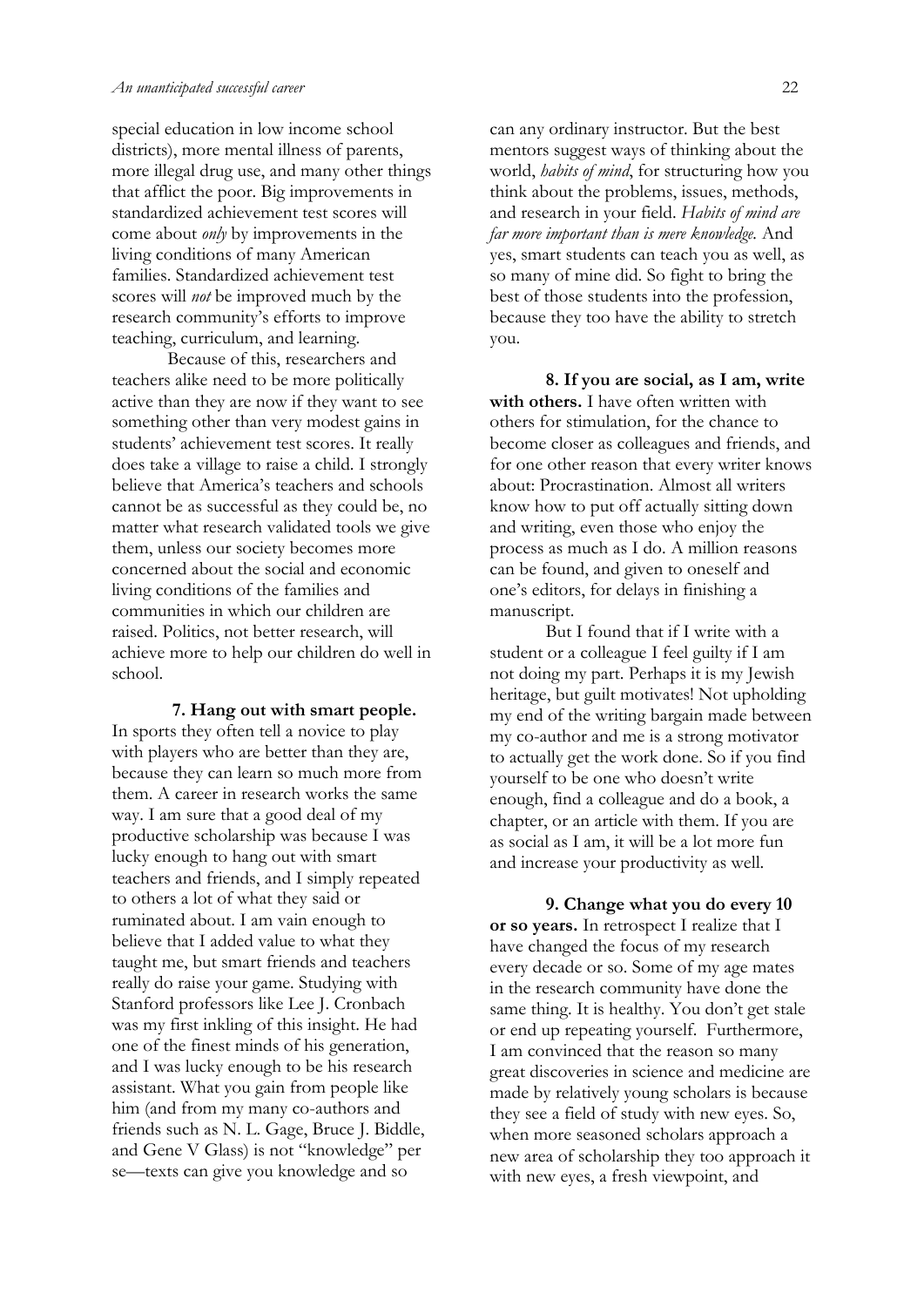considerably more experience than a young scholar. I think that this gives a seasoned scholar a great advantage upon entering a new field of study. In retrospect I am glad I moved my focus from the study of teaching and teacher education to the study of teachers use of time, then to the study of teacher expertise, then to the study of outside the school factors that affect performance inside the schools, then to a critique of the high stakes testing accompanying No Child Left Behind, then to the insidious effects of poverty on schooling, and more recently to debunking the many myths that permeate education policy. I should also add how much fun it is to skewer the many myth makers, whose regretful (and unscrupulous) opinions underlie so much of contemporary education policy.

**10. Join many boards.** I served on many boards, and I both learned a lot and think I helped make my profession, and the world, a little better. For example, I served on the Board of Directors of WestEd for about a decade. Helping to direct the organization and respond to their initiatives was a chance to guide an influential organization that took its board recommendations seriously. WestEd derives its income from funded proposals, so serving on the board always informed me of the "hot topics" for states and the federal government. It also gave me access to findings and reports before they were released. Furthermore, others on the board were terrific educators with a wide variety of skills and beliefs. I already stated my belief that hanging out with smart people makes you smarter. Boards are a perfect way to do that. You get to hang out with smart people who are committed to the same things you are committed to, but perhaps holding different ideas about how to accomplish the same goals.

For about six years I served also on the Educational Testing Service Research

Advisory Board. Some of the finest scholars in the country, both from inside ETS and from the larger research community, also served on that board. I hope I helped them, but I know that they helped me learn a lot about the work they were doing and why they chose to do that work, as well as the emerging trends in psychometrics, testing, and the technology involved in testing.

In some ways my most satisfying board work was the decade I spent advising Americans United for Separation of Church and State. I have long held an interest in religious intrusions into our public schools.<sup>34</sup> This board provided me a chance to work with patriots—people who were devout Christians and Jews as well as atheists—but who all understood why we need to fight to keep our schools secular. Our job was to defend the first amendment, and in doing so, schooling become a big part of the litigation agenda for Americans United. I learned a lot and was proud of my role in defending the constitution. Again, being with smart and committed professionals taught me a lot.

I mention these three but I served also on the board of a little consulting company, NOMOS, on various boards and councils of AERA and APA, and I still serve on the editorial boards of some journals, particularly *Teachers College Record* and *Educational Policy Analysis Archives*. In each case I think I contributed to the welfare and growth of the organizations I served, but at the same time they each contributed to my understanding of the world and my profession, and my service gave me a broader friendship group that has enhanced my life. It doesn't take a lot of time—a few days a year to engage in these learning and helping activities. And you might get a good meal out of the organization, but don't expect pay or stock options. In case you have not noticed, educational organizations are not like industrial organizations! On the other hand, you'll have enriched communal life and you will grow smarter yourself!

views of children, schooling, teaching, and learning. *Teachers College Record, 98*, 381-416.

<sup>34</sup> Berliner, D. C. (1997). Educational psychology meets the Christian right: differing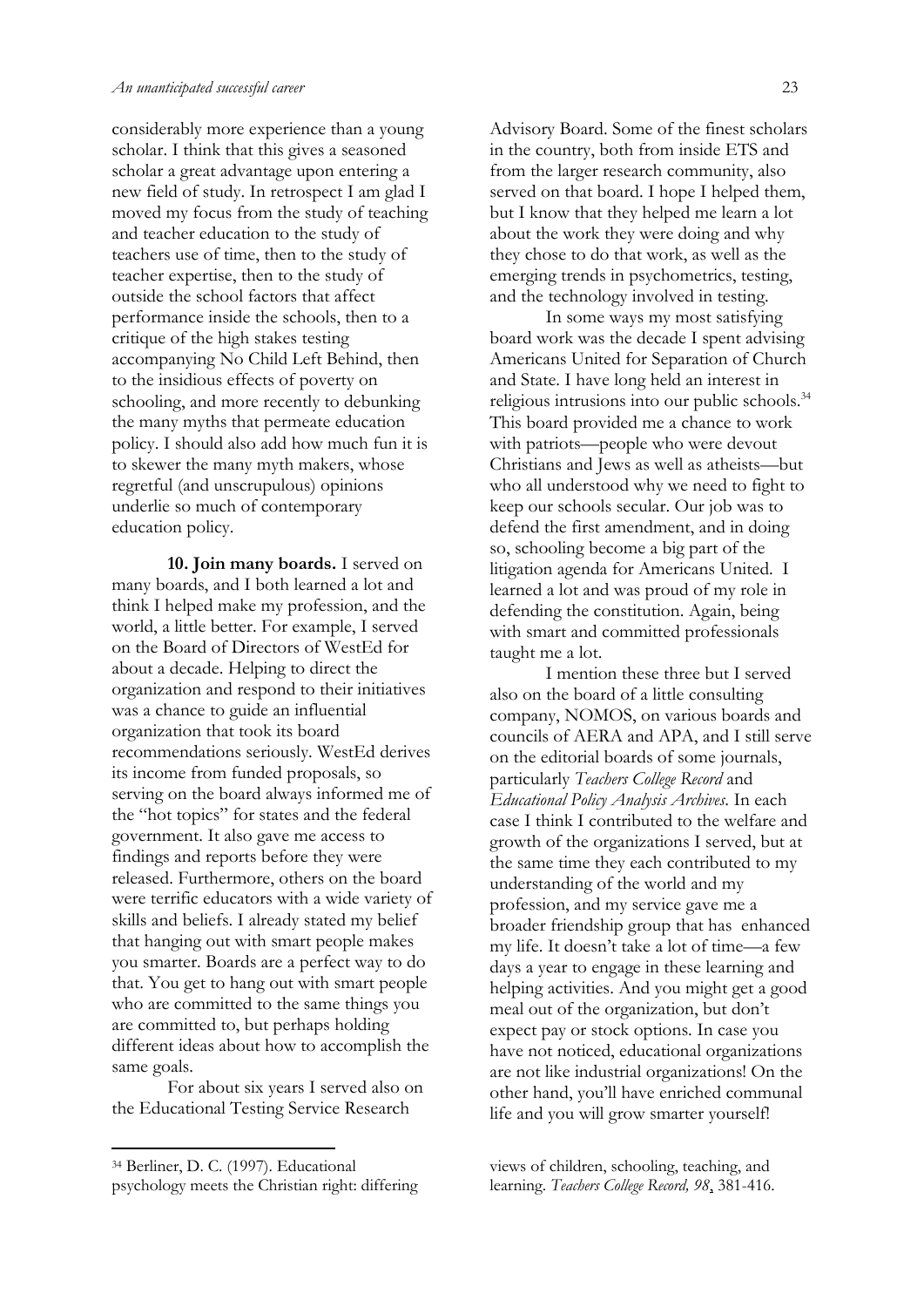#### **Conclusion**

My biggest failure now, at the end of my career, is that I have made few inroads in changing the beliefs of sizable numbers of politicians and others in positions of power, particularly those in media. So many of these people hold our schools and teachers responsible for outcomes that schools and teachers cannot easily influence. It seems very clear to me now that it is poverty, along with its correlates and sequelae, that most influence student and school success, at least when that success is measured by standardized achievement tests.

I think that the reform efforts of the last two decades have failed because they make use of rewards and punishments for schools and teachers based on the assessment of students with standardized achievement tests. This is occurring even though we know that children and schools do well or poorly on those tests as a function of such things as neighborhood, social class, family income, child-care availability, cohort, and the like. One of the most insightful writers about these issues, the late Jean Anyon, said it best: "Attempting to fix inner city schools without fixing the city in which they are embedded is like trying to clean the air on one side of a screen door."<sup>35</sup>

It is this insight that I work with. It is this message I bring to whomever will listen among our nation's misguided voters and political leaders. I haven't given up my interests in research on teaching and teacher education at all. But I have chosen to fight some policy battles so that teachers and teacher education programs will not be blamed for the problems of a society that cares too little about those in poverty and the schools that children from those neighborhoods attend. Fighting for



David Berliner and Ursula Casanova

recognition of these facts about schooling keeps me younger and angrier than I might otherwise be in my old age.

I certainly have had some luck, and very supportive friends and colleagues to go along with my hard work, as I tried to make a contribution to each of the different fields that captured my interest. This work was supported over the last three decades by my wife, the very insightful educator Ursula Casanova, who has contributed in so many ways to both my writing and to the quality of the life that I lead. I thank her profoundly for that, and for the three children she brought into my life, as well: Lisa, Carlos, and Leticia. I hope that the lessons I have learned are helpful to the next generation of scholars in education research and policy. That was what Sig Tobias had as his goal as he planned for this series, and Dexter Fletcher and I agreed to help.

<sup>35</sup> Anyon, J. (1997). *Ghetto schooling: A political economy of urban school reform*. New York: Teachers College Press.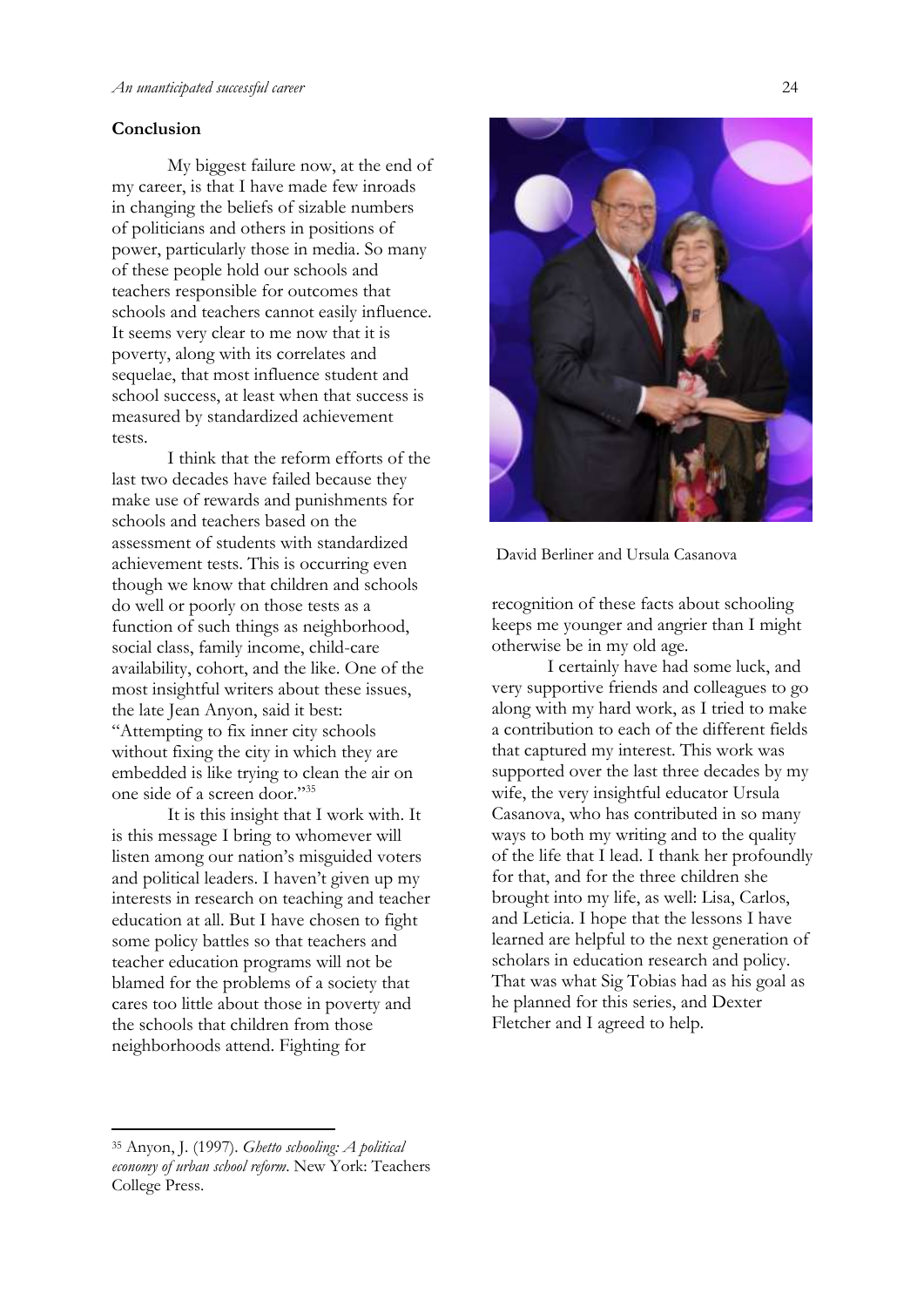

#### **About Acquired Wisdom**

This collection began with an invitation to one of the editors, Sigmund Tobias, from Norman Shapiro a former colleague at the City College of New York (CCNY). Shapiro invited retired CCNY faculty members to prepare manuscripts describing what they learned during their College careers that could be of value to new appointees and former colleagues. It seemed to us that a project describing the experiences of internationally known and distinguished researchers in Educational Psychology and Educational Research would be of benefit to many colleagues, especially younger ones entering those disciplines. We decided to include senior scholars in the fields of adult learning and training because , although often neglected by educational researchers, their work is quite relevant to our fields and graduate students could find productive and gainful positions in that area.

Junior faculty and grad students in Educational Psychology, Educational Research, and related disciplines, could learn much from the experiences of senior researchers. Doctoral students are exposed to courses or seminars about history of the discipline as well as the field's overarching purposes and its important contributors. .

A second audience for this project include the practitioners and researchers in disciplines represented by the chapter authors. This audience could learn from the experiences of eminent researchers—how their experiences shaped their work, and what they see as their major contributions and readers might relate their own work to that of the scholars. Invitations to potential authors were accompanied by Tobias' chapter in this series for illustrative purposes. Authors were advised that they were free to organize their chapters as they saw fit, provided that their manuscripts contained these elements: 1) their perceived major contributions to the discipline, 2) major lessons learned during their careers, 3) their opinions about the personal and 4) situational factors (institutions and other affiliations, colleagues, advisors, and advisees) that stimulated their significant work.

We hope that the contributions of distinguished researchers receive the wide readership they deserve and serves as a resource to the future practitioners and researchers in these fields.